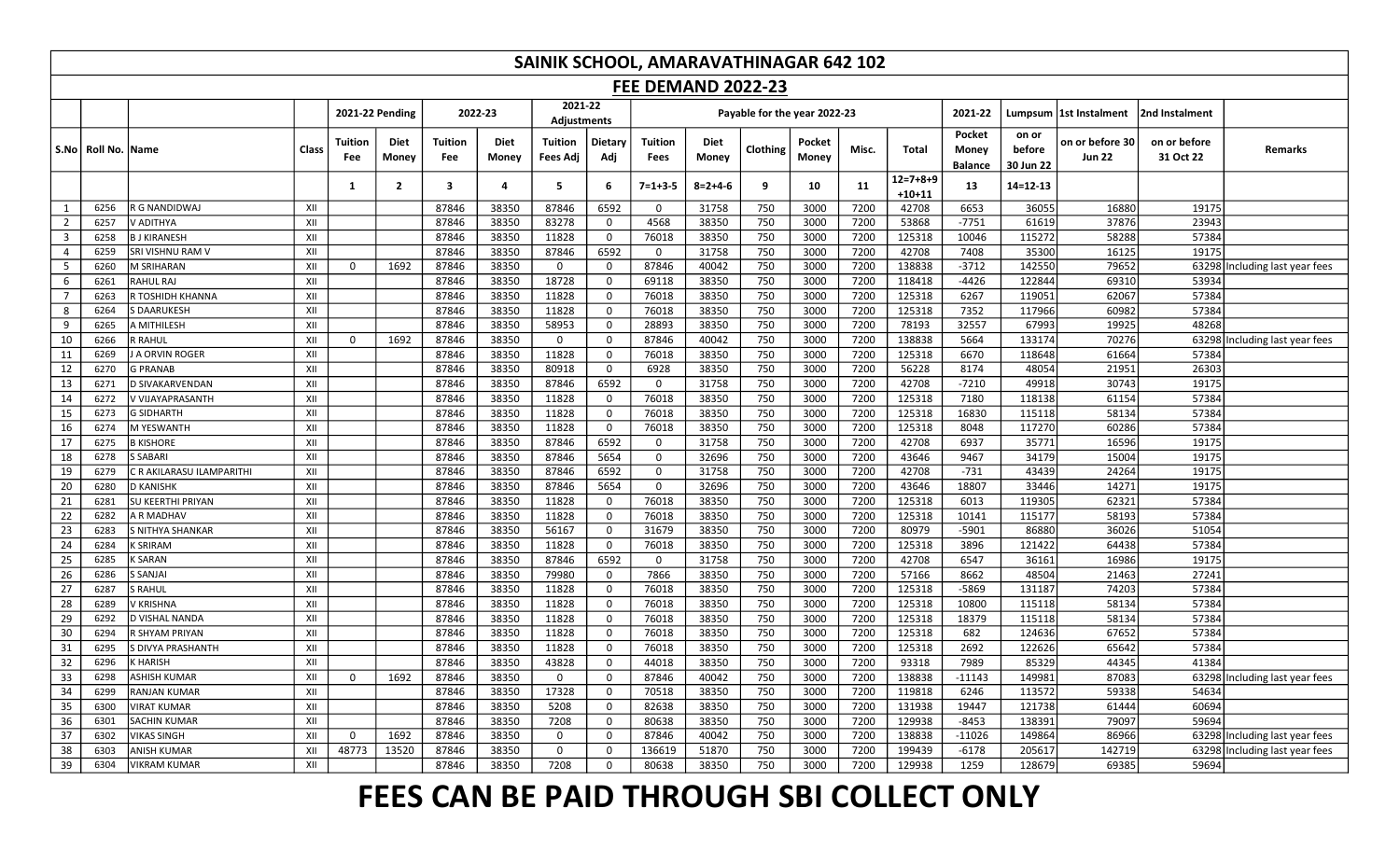|                 |                 |                          |                           |                |                      |                       |               | SAINIK SCHOOL, AMARAVATHINAGAR 642 102 |                |                           |               |                              |                 |       |        |                                   |                              |                                  |                           |                                |
|-----------------|-----------------|--------------------------|---------------------------|----------------|----------------------|-----------------------|---------------|----------------------------------------|----------------|---------------------------|---------------|------------------------------|-----------------|-------|--------|-----------------------------------|------------------------------|----------------------------------|---------------------------|--------------------------------|
|                 |                 |                          |                           |                |                      |                       |               |                                        |                | <b>FEE DEMAND 2022-23</b> |               |                              |                 |       |        |                                   |                              |                                  |                           |                                |
|                 |                 |                          |                           |                | 2021-22 Pending      |                       | 2022-23       | 2021-22<br><b>Adjustments</b>          |                |                           |               | Payable for the year 2022-23 |                 |       |        | 2021-22                           |                              | Lumpsum  1st Instalment          | 2nd Instalment            |                                |
|                 | S.No   Roll No. | <b>IName</b>             | Class                     | Tuition<br>Fee | <b>Diet</b><br>Money | <b>Tuition</b><br>Fee | Diet<br>Money | <b>Tuition</b><br>Fees Adj             | Dietary<br>Adj | Tuition<br>Fees           | Diet<br>Money | Clothing                     | Pocket<br>Money | Misc. | Total  | Pocket<br>Money<br><b>Balance</b> | on or<br>before<br>30 Jun 22 | on or before 30<br><b>Jun 22</b> | on or before<br>31 Oct 22 | Remarks                        |
| 40              | 6305            | RAJA VISHAL RANJAN       | XII                       |                |                      | 87846                 | 38350         | 7208                                   | $\mathbf 0$    | 80638                     | 38350         | 750                          | 3000            | 7200  | 129938 | 10570                             | 119738                       | 60444                            | 59694                     |                                |
| 41              | 6306            | <b>VIVEKA RAJ</b>        | XII                       |                |                      | 87846                 | 38350         | 7208                                   | $\mathbf 0$    | 80638                     | 38350         | 750                          | 3000            | 7200  | 129938 | 16399                             | 119738                       | 60444                            | 59694                     |                                |
| 42              | 6308            | <b>GULSHAN NANDE LAL</b> | XII                       |                |                      | 87846                 | 38350         | 7208                                   | $\mathbf 0$    | 80638                     | 38350         | 750                          | 3000            | 7200  | 129938 | 14977                             | 119738                       | 60444                            | 59694                     |                                |
| 43              | 6322            | S NAVEEN VIGANESH        | XII                       |                |                      | 87846                 | 38350         | 11828                                  | $\mathbf 0$    | 76018                     | 38350         | 750                          | 3000            | 7200  | 125318 | 9162                              | 116156                       | 59172                            | 57384                     |                                |
| 44              | 6323            | V GURU PRANESH           | XII                       |                |                      | 87846                 | 38350         | 43828                                  | $\mathbf 0$    | 44018                     | 38350         | 750                          | 3000            | 7200  | 93318  | $-6389$                           | 99707                        | 58723                            | 41384                     |                                |
| 45              | 6325            | K BHUPESH KUMAR          | XII                       | $\mathbf 0$    | 1692                 | 87846                 | 38350         | $\mathbf 0$                            | $\mathbf 0$    | 87846                     | 40042         | 750                          | 3000            | 7200  | 138838 | 8781                              | 130057                       | 67159                            | 63298                     | Including last year fees       |
| 46              | 6326            | R HARI KISHORE           | XII                       |                |                      | 87846                 | 38350         | 43828                                  | $\mathbf 0$    | 44018                     | 38350         | 750                          | 3000            | 7200  | 93318  | 8742                              | 84576                        | 43592                            | 41384                     |                                |
| 47              | 6329            | <b>B SHARVESH</b>        | XII                       |                |                      | 87846                 | 38350         | 11828                                  | $\mathsf{O}$   | 76018                     | 38350         | 750                          | 3000            | 7200  | 125318 | 10693                             | 115118                       | 58134                            | 57384                     |                                |
| 48              | 6331            | M PRASANNA VENKATESH     | XII                       |                |                      | 87846                 | 38350         | 43828                                  | $\mathbf 0$    | 44018                     | 38350         | 750                          | 3000            | 7200  | 93318  | 9095                              | 84223                        | 43239                            | 41384                     |                                |
| 49              | 6332            | VISHNU PRASAD R          | XII                       |                |                      | 87846                 | 38350         | 11828                                  | $\mathbf 0$    | 76018                     | 38350         | 750                          | 3000            | 7200  | 125318 | 7696                              | 117622                       | 60638                            | 57384                     |                                |
| 50              | 6336            | C I ARUNAGIRIMUTHU       | XII                       |                |                      | 87846                 | 38350         | 13417                                  | $\mathbf 0$    | 74429                     | 38350         | 750                          | 3000            | 7200  | 123729 | 8187                              | 115542                       | 59353                            | 56589                     |                                |
| 51              | 6338            | <b>AYUSH RAJ</b>         | XII                       |                |                      | 87846                 | 38350         | 20728                                  | $\mathbf 0$    | 67118                     | 38350         | 750                          | 3000            | 7200  | 116418 | 14959                             | 106218                       | 53684                            | 52934                     |                                |
| 52              | 6339            | <b>SHIVAM KUMAR</b>      | XII                       |                |                      | 87846                 | 38350         | 7208                                   | $\mathbf 0$    | 80638                     | 38350         | 750                          | 3000            | 7200  | 129938 | 11620                             | 119738                       | 60444                            | 59694                     |                                |
| $\overline{53}$ | 6341            | M PRAVEEN                | XII                       |                |                      | 87846                 | 38350         | 13417                                  | $\mathbf 0$    | 74429                     | 38350         | 750                          | 3000            | 7200  | 123729 | $-13631$                          | 137360                       | 81171                            | 56589                     |                                |
| 54              | 6349            | R INDUNATH               | XII                       |                |                      | 87846                 | 38350         | 11828                                  | $\mathbf 0$    | 76018                     | 38350         | 750                          | 3000            | 7200  | 125318 | 7737                              | 117581                       | 60597                            | 57384                     |                                |
| 55              | 6350            | <b>S MADAN</b>           | XII                       |                |                      | 87846                 | 38350         | 11828                                  | $\overline{0}$ | 76018                     | 38350         | 750                          | 3000            | 7200  | 125318 | 1440                              | 123878                       | 66894                            | 57384                     |                                |
| 56              | 6352            | <b>G JAYASEKAR</b>       | XII                       |                |                      | 87846                 | 38350         | 11828                                  | $\mathbf 0$    | 76018                     | 38350         | 750                          | 3000            | 7200  | 125318 | 9329                              | 115989                       | 59005                            | 57384                     |                                |
| 57              | 6353            | U SHANJEEV RAJ           | XII                       |                |                      | 87846                 | 38350         | 13417                                  | $\mathsf{o}$   | 74429                     | 38350         | 750                          | 3000            | 7200  | 123729 | 7330                              | 116399                       | 60210                            | 56589                     |                                |
| 58              | 6354            | M DEV SHASTI             | XII                       |                |                      | 87846                 | 38350         | 79979                                  | $\mathsf{O}$   | 7867                      | 38350         | 750                          | 3000            | 7200  | 57167  | 5942                              | 51225                        | 24183                            | 27242                     |                                |
| 59              | 6355            | <b>SHRI NIVASH KUMAR</b> | XII                       |                |                      | 87846                 | 38350         | 11828                                  | $\mathsf{o}$   | 76018                     | 38350         | 750                          | 3000            | 7200  | 125318 | $-4775$                           | 130093                       | 73109                            | 57384                     |                                |
| 60              | 6356            | M V AJAY VISHAL          | XII                       |                |                      | 87846                 | 38350         | 11828                                  | $\mathsf{O}$   | 76018                     | 38350         | 750                          | 3000            | 7200  | 125318 | 8827                              | 116491                       | 59507                            | 57384                     |                                |
| 61              | 6357            | <b>VIVEK KUMAR</b>       | XII                       | $\mathbf 0$    | 1692                 | 87846                 | 38350         | $\mathbf 0$                            | $\mathbf 0$    | 87846                     | 40042         | 750                          | 3000            | 7200  | 138838 | 8387                              | 130451                       | 67553                            |                           | 63298 Including last year fees |
| 62              | 6358            | V NARAIN CHAND           | XII                       | 55673          | 13520                | 87846                 | 38350         | $\mathbf 0$                            | $\mathbf 0$    | 143519                    | 51870         | 750                          | 3000            | 7200  | 206339 | 3707                              | 202632                       | 139734                           | 63298                     | ncluding last year fees        |
| 63              | 6487            | V JANAPRIYAN             | $\boldsymbol{\mathsf{x}}$ |                |                      | 87846                 | 38350         | 11828                                  | $\mathbf 0$    | 76018                     | 38350         | 750                          | 3000            | 7200  | 125318 | 20668                             | 115118                       | 58134                            | 57384                     |                                |
| 64              | 6488            | C NIRANJAN               | $\mathsf{x}$              |                |                      | 87846                 | 38350         | 78918                                  | $\mathbf 0$    | 8928                      | 38350         | 750                          | 3000            | 7200  | 58228  | 12107                             | 48028                        | 19925                            | 28303                     |                                |
| 65              | 6489            | <b>HARSITH N</b>         | $\times$                  |                |                      | 87846                 | 38350         | 58953                                  | $\mathbf 0$    | 28893                     | 38350         | 750                          | 3000            | 7200  | 78193  | 3921                              | 74272                        | 26204                            | 48268                     |                                |
| 66              | 6490            | V SUDHANITHI             | $\times$                  |                |                      | 87846                 | 38350         | 11828                                  | $\mathbf 0$    | 76018                     | 38350         | 750                          | 3000            | 7200  | 125318 | 11052                             | 115118                       | 58134                            | 57384                     |                                |
| 67              | 6493            | <b>PRADEEPS</b>          | $\boldsymbol{\mathsf{x}}$ |                |                      | 87846                 | 38350         | 11828                                  | $\mathbf 0$    | 76018                     | 38350         | 750                          | 3000            | 7200  | 125318 | 10182                             | 115136                       | 58152                            | 57384                     |                                |
| 68              | 6494            | SYLEYSH JAYAKUMAR        | $\times$                  |                |                      | 87846                 | 38350         | 11828                                  | $\mathbf 0$    | 76018                     | 38350         | 750                          | 3000            | 7200  | 125318 | 12135                             | 115118                       | 58134                            | 57384                     |                                |
| 69              | 6495            | Y PRANAV                 | $\boldsymbol{\mathsf{X}}$ |                |                      | 87846                 | 38350         | 11828                                  | $\mathbf 0$    | 76018                     | 38350         | 750                          | 3000            | 7200  | 125318 | 18833                             | 115118                       | 58134                            | 57384                     |                                |
| 70              | 6496            | R PRIYA DHARSHAN         | $\boldsymbol{\mathsf{x}}$ | $\Omega$       | 1692                 | 87846                 | 38350         | 0                                      | $\mathbf 0$    | 87846                     | 40042         | 750                          | 3000            | 7200  | 138838 | 18338                             | 128638                       | 65740                            | 63298                     | Including last year fees       |
| 71              | 6497            | V K RAHAV                | $\times$                  |                |                      | 87846                 | 38350         | 11828                                  | $\mathbf 0$    | 76018                     | 38350         | 750                          | 3000            | 7200  | 125318 | 13261                             | 115118                       | 58134                            | 57384                     |                                |
| 72              | 6498            | <b>NEERAJ S</b>          | $\mathsf{x}$              |                |                      | 87846                 | 38350         | 11828                                  | $\mathbf 0$    | 76018                     | 38350         | 750                          | 3000            | 7200  | 125318 | 17899                             | 115118                       | 58134                            | 57384                     |                                |
| 73              | 6499            | HIDHESH A PILLAI         | $\mathsf{X}$              |                |                      | 87846                 | 38350         | 87846                                  | 4592           | $\Omega$                  | 33758         | 750                          | 3000            | 7200  | 44708  | 10802                             | 34508                        | 15333                            | 19175                     |                                |
| 74              | 6500            | S K SHREERAM             | $\mathsf{x}$              |                |                      | 87846                 | 38350         | 11828                                  | $\mathbf 0$    | 76018                     | 38350         | 750                          | 3000            | 7200  | 125318 | 11735                             | 115118                       | 58134                            | 57384                     |                                |
| 75              | 6501            | D KAVIRAJ                | $\boldsymbol{\mathsf{X}}$ |                |                      | 87846                 | 38350         | 87846                                  | 6592           | $\mathbf{0}$              | 31758         | 750                          | 3000            | 7200  | 42708  | 12691                             | 32508                        | 13333                            | 19175                     |                                |
| 76              | 6502            | KK YANUSHABINAV          | $\boldsymbol{\mathsf{X}}$ |                |                      | 87846                 | 38350         | 87846                                  | 4592           | 0                         | 33758         | 750                          | 3000            | 7200  | 44708  | 10915                             | 34508                        | 15333                            | 19175                     |                                |
| 77              | 6507            | <b>T LAKSAN</b>          | $\boldsymbol{\mathsf{X}}$ | 0              | 1692                 | 87846                 | 38350         | $\mathbf 0$                            | $\mathbf 0$    | 87846                     | 40042         | 750                          | 3000            | 7200  | 138838 | 12492                             | 128638                       | 65740                            |                           | 63298 Including last year fees |
| 78              | 6508            | SREE HARI R              | $\mathsf{x}$              |                |                      | 87846                 | 38350         | 87846                                  | 5654           | $\mathbf 0$               | 32696         | 750                          | 3000            | 7200  | 43646  | 10716                             | 33446                        | 14271                            | 19175                     |                                |
| 79              | 6509            | S.A. SHIVA ADHITHYA      | $\boldsymbol{\mathsf{X}}$ |                |                      | 87846                 | 38350         | 11828                                  | $\mathsf{o}$   | 76018                     | 38350         | 750                          | 3000            | 7200  | 125318 | 10577                             | 115118                       | 58134                            | 57384                     |                                |
| 80              | 6510            | P THARAN                 | $\times$                  |                |                      | 87846                 | 38350         | 87846                                  | 6592           | $\Omega$                  | 31758         | 750                          | 3000            | 7200  | 42708  | 11460                             | 32508                        | 13333                            | 19175                     |                                |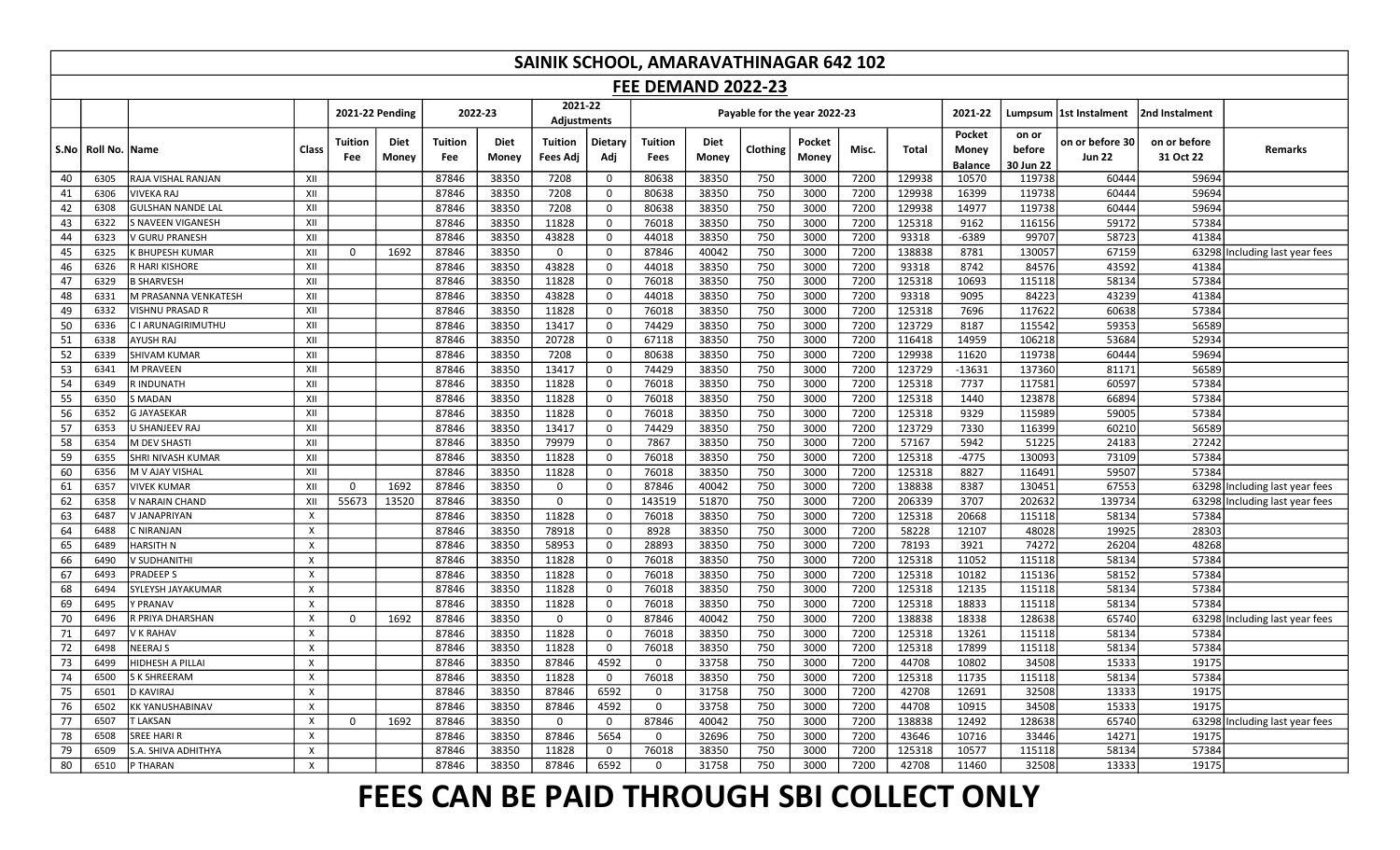|     | SAINIK SCHOOL, AMARAVATHINAGAR 642 102                                                                                                                                                                                                                                                                                                              |                           |                           |                       |                        |                       |                      |                            |                |                        |               |                              |                 |       |        |                                   |                              |                                  |                           |                                |
|-----|-----------------------------------------------------------------------------------------------------------------------------------------------------------------------------------------------------------------------------------------------------------------------------------------------------------------------------------------------------|---------------------------|---------------------------|-----------------------|------------------------|-----------------------|----------------------|----------------------------|----------------|------------------------|---------------|------------------------------|-----------------|-------|--------|-----------------------------------|------------------------------|----------------------------------|---------------------------|--------------------------------|
|     | <b>FEE DEMAND 2022-23</b><br>2021-22                                                                                                                                                                                                                                                                                                                |                           |                           |                       |                        |                       |                      |                            |                |                        |               |                              |                 |       |        |                                   |                              |                                  |                           |                                |
|     |                                                                                                                                                                                                                                                                                                                                                     |                           |                           |                       | <b>2021-22 Pending</b> |                       | 2022-23              | Adjustments                |                |                        |               | Payable for the year 2022-23 |                 |       |        | 2021-22                           |                              | Lumpsum  1st Instalment          | 2nd Instalment            |                                |
|     | S.No   Roll No.   Name                                                                                                                                                                                                                                                                                                                              |                           | Class                     | <b>Tuition</b><br>Fee | <b>Diet</b><br>Money   | <b>Tuition</b><br>Fee | <b>Diet</b><br>Money | <b>Tuition</b><br>Fees Adj | Dietary<br>Adj | Tuition<br><b>Fees</b> | Diet<br>Money | Clothing                     | Pocket<br>Money | Misc. | Total  | Pocket<br>Money<br><b>Balance</b> | on or<br>before<br>30 Jun 22 | on or before 30<br><b>Jun 22</b> | on or before<br>31 Oct 22 | <b>Remarks</b>                 |
| 81  | 6511                                                                                                                                                                                                                                                                                                                                                | <b>S R PRAVEEN</b>        | $\times$                  |                       |                        | 87846                 | 38350                | 11828                      | $\mathsf{o}$   | 76018                  | 38350         | 750                          | 3000            | 7200  | 125318 | 19939                             | 115118                       | 58134                            | 57384                     |                                |
| 82  | 6512                                                                                                                                                                                                                                                                                                                                                | P V KURAL ENIYAN          | $\times$                  | 0                     | 1692                   | 87846                 | 38350                | $\mathbf 0$                | $\mathsf{o}$   | 87846                  | 40042         | 750                          | 3000            | 7200  | 138838 | 12207                             | 128638                       | 65740                            | 63298                     | ncluding last year fees        |
| 83  | 6513                                                                                                                                                                                                                                                                                                                                                | P M VISHNUPRAKASH         | $\times$                  |                       |                        | 87846                 | 38350                | 11828                      | $\mathbf 0$    | 76018                  | 38350         | 750                          | 3000            | 7200  | 125318 | 12206                             | 115118                       | 58134                            | 57384                     |                                |
| 84  | 6515                                                                                                                                                                                                                                                                                                                                                | <b>S SHANJAY</b>          | $\times$                  |                       |                        | 87846                 | 38350                | 87846                      | 4592           | $\Omega$               | 33758         | 750                          | 3000            | 7200  | 44708  | 11192                             | 34508                        | 15333                            | 19175                     |                                |
| 85  | 6516                                                                                                                                                                                                                                                                                                                                                | SURIYANARAYANAN N         | $\times$                  |                       |                        | 87846                 | 38350                | 11828                      | $\mathbf 0$    | 76018                  | 38350         | 750                          | 3000            | 7200  | 125318 | 12517                             | 115118                       | 58134                            | 57384                     |                                |
| 86  | 6517                                                                                                                                                                                                                                                                                                                                                | <b>HESHITH KKV</b>        | $\mathsf{x}$              |                       |                        | 87846                 | 38350                | 11828                      | $\mathbf 0$    | 76018                  | 38350         | 750                          | 3000            | 7200  | 125318 | 7235                              | 118083                       | 61099                            | 57384                     |                                |
| 87  | 6518                                                                                                                                                                                                                                                                                                                                                | RAUSHAN KUMAR             | $\mathsf{x}$              |                       |                        | 87846                 | 38350                | 11828                      | $\mathbf 0$    | 76018                  | 38350         | 750                          | 3000            | 7200  | 125318 | 19795                             | 115118                       | 58134                            | 57384                     |                                |
| 88  | 7200<br>125318<br>58134<br>87846<br>38350<br>11828<br>$\mathbf 0$<br>76018<br>38350<br>750<br>3000<br>10644<br>115118<br>57384<br>6519<br><b>VIDYARTH RAMAKRISHNAN</b><br>$\times$<br>38350<br>11828<br>38350<br>3000<br>7200<br>125318<br>116334<br>59350<br>6521<br>V HARESH<br>$\times$<br>87846<br>$\mathbf 0$<br>76018<br>750<br>8984<br>57384 |                           |                           |                       |                        |                       |                      |                            |                |                        |               |                              |                 |       |        |                                   |                              |                                  |                           |                                |
| 89  | 38350<br>3000<br>7200<br>138838<br>9655<br>129183<br>66285<br>6522<br><b>ABISHEK R</b><br>$\times$<br>1692<br>87846<br>$\mathsf{o}$<br>87846<br>40042<br>750<br>63298<br>Including last year fees<br>$\Omega$<br>0                                                                                                                                  |                           |                           |                       |                        |                       |                      |                            |                |                        |               |                              |                 |       |        |                                   |                              |                                  |                           |                                |
| 90  |                                                                                                                                                                                                                                                                                                                                                     |                           |                           |                       |                        |                       |                      |                            |                |                        |               |                              |                 |       |        |                                   |                              |                                  |                           |                                |
| 91  | 6523                                                                                                                                                                                                                                                                                                                                                | <b>PRAVEEN S R</b>        | $\mathsf{x}$              | 15743                 | 13520                  | 87846                 | 38350                | $\mathsf 0$                | $\mathsf{o}$   | 103589                 | 51870         | 750                          | 3000            | 7200  | 166409 | 12317                             | 156209                       | 93311                            | 63298                     | ncluding last year fees        |
| 92  | 6525                                                                                                                                                                                                                                                                                                                                                | <b>AB JAYASURIYA</b>      | $\times$                  |                       |                        | 87846                 | 38350                | 11828                      | $\mathbf 0$    | 76018                  | 38350         | 750                          | 3000            | 7200  | 125318 | 20177                             | 115118                       | 58134                            | 57384                     |                                |
| 93  | 6526                                                                                                                                                                                                                                                                                                                                                | <b>K VIJAY CHINNASAMY</b> | $\times$                  |                       |                        | 87846                 | 38350                | 13417                      | $\mathbf 0$    | 74429                  | 38350         | 750                          | 3000            | 7200  | 123729 | 9859                              | 113870                       | 57681                            | 56589                     |                                |
| 94  | 6528                                                                                                                                                                                                                                                                                                                                                | <b>HAPPY KUMAR SUMAN</b>  | $\mathsf{x}$              |                       |                        | 87846                 | 38350                | 11828                      | $\mathsf{o}$   | 76018                  | 38350         | 750                          | 3000            | 7200  | 125318 | 12806                             | 115118                       | 58134                            | 57384                     |                                |
| 95  | 6529                                                                                                                                                                                                                                                                                                                                                | <b>DEEPAK</b>             | $\mathsf{x}$              | $\Omega$              | 1692                   | 87846                 | 38350                | 0                          | 0              | 87846                  | 40042         | 750                          | 3000            | 7200  | 138838 | 10270                             | 128638                       | 65740                            | 63298                     | Including last year fees       |
| 96  | 6530                                                                                                                                                                                                                                                                                                                                                | RAJ RANJAN                | $\mathsf{X}$              |                       |                        | 87846                 | 38350                | 43828                      | $\mathbf 0$    | 44018                  | 38350         | 750                          | 3000            | 7200  | 93318  | 9469                              | 83849                        | 42865                            | 41384                     |                                |
| 97  | 6531                                                                                                                                                                                                                                                                                                                                                | <b>KUMAR GAURAV</b>       | $\mathsf{X}$              |                       |                        | 87846                 | 38350                | 10667                      | $\mathsf{O}$   | 77179                  | 38350         | 750                          | 3000            | 7200  | 126479 | 8904                              | 117575                       | 60011                            | 57964                     |                                |
| 98  | 6533                                                                                                                                                                                                                                                                                                                                                | <b>ABHI KUMAR</b>         | $\mathsf{x}$              | 42673                 | 13520                  | 87846                 | 38350                | $\mathbf 0$                | $\mathsf{o}$   | 130519                 | 51870         | 750                          | 3000            | 7200  | 193339 | 10782                             | 183139                       | 120241                           | 63298                     | Including last year fees       |
| 99  | 6535                                                                                                                                                                                                                                                                                                                                                | VAIBHAV KUMAR GOLDAN      | $\boldsymbol{\mathsf{X}}$ | 0                     | 1692                   | 87846                 | 38350                | 0                          | $\mathsf{o}$   | 87846                  | 40042         | 750                          | 3000            | 7200  | 138838 | $-3767$                           | 142605                       | 79707                            | 63298                     | Including last year fees       |
| 100 | 6536                                                                                                                                                                                                                                                                                                                                                | E M ROSHAN                | $\times$                  |                       |                        | 87846                 | 38350                | 43828                      | $\mathbf 0$    | 44018                  | 38350         | 750                          | 3000            | 7200  | 93318  | 12048                             | 83118                        | 42134                            | 41384                     |                                |
| 101 | 6537                                                                                                                                                                                                                                                                                                                                                | RAVI RAUSHAN KUMAR        | $\times$                  |                       |                        | 87846                 | 38350                | 11828                      | $\mathbf 0$    | 76018                  | 38350         | 750                          | 3000            | 7200  | 125318 | 20057                             | 115118                       | 58134                            | 57384                     |                                |
| 102 | 6538                                                                                                                                                                                                                                                                                                                                                | <b>GOLDEN VISHWAKARMA</b> | $\mathsf{x}$              | $\Omega$              | 1692                   | 87846                 | 38350                | $\mathbf 0$                | $\mathbf 0$    | 87846                  | 40042         | 750                          | 3000            | 7200  | 138838 | 12301                             | 128638                       | 65740                            | 63298                     | Including last year fees       |
| 103 | 6539                                                                                                                                                                                                                                                                                                                                                | PRIYANSHU KUMAR           | $\boldsymbol{\mathsf{x}}$ |                       |                        | 87846                 | 38350                | 3808                       | $\mathbf 0$    | 84038                  | 38350         | 750                          | 3000            | 7200  | 133338 | 5671                              | 127667                       | 66673                            | 61394                     |                                |
| 104 | 6540                                                                                                                                                                                                                                                                                                                                                | <b>ROHIT KUMAR</b>        | $\mathsf{x}$              | 3333                  | 13520                  | 87846                 | 38350                | $\mathbf 0$                | $\mathbf 0$    | 91179                  | 51870         | 750                          | 3000            | 7200  | 153999 | $-17136$                          | 171135                       | 108237                           | 63298                     | Including last year fees       |
| 105 | 6541                                                                                                                                                                                                                                                                                                                                                | YASHWANTH K               | $\times$                  |                       |                        | 87846                 | 38350                | 11828                      | $\mathsf{O}$   | 76018                  | 38350         | 750                          | 3000            | 7200  | 125318 | 11961                             | 115118                       | 58134                            | 57384                     |                                |
| 106 | 6542                                                                                                                                                                                                                                                                                                                                                | <b>ANUS KUMAR S</b>       | $\times$                  |                       |                        | 87846                 | 38350                | 11828                      | $\mathbf 0$    | 76018                  | 38350         | 750                          | 3000            | 7200  | 125318 | 20156                             | 115118                       | 58134                            | 57384                     |                                |
| 107 | 6543                                                                                                                                                                                                                                                                                                                                                | V GAUTHAM                 | $\mathsf{X}$              |                       |                        | 87846                 | 38350                | 11828                      | $\mathbf 0$    | 76018                  | 38350         | 750                          | 3000            | 7200  | 125318 | 13460                             | 115118                       | 58134                            | 57384                     |                                |
| 108 | 6544                                                                                                                                                                                                                                                                                                                                                | S MOHANA SUNDRAM          | $\mathsf{x}$              |                       |                        | 87846                 | 38350                | 43828                      | $\mathbf 0$    | 44018                  | 38350         | 750                          | 3000            | 7200  | 93318  | 10070                             | 83248                        | 42264                            | 41384                     |                                |
| 109 | 6545                                                                                                                                                                                                                                                                                                                                                | R ABISHEK KANNAN          | $\times$                  |                       |                        | 87846                 | 38350                | 11828                      | $\mathbf 0$    | 76018                  | 38350         | 750                          | 3000            | 7200  | 125318 | 12459                             | 115118                       | 58134                            | 57384                     |                                |
| 110 | 6546                                                                                                                                                                                                                                                                                                                                                | UTHAI KUMAR A             | $\times$                  | $\Omega$              | 1692                   | 87846                 | 38350                | $\mathbf 0$                | $\mathbf 0$    | 87846                  | 40042         | 750                          | 3000            | 7200  | 138838 | 10822                             | 128638                       | 65740                            | 63298                     | Including last year fees       |
| 111 | 6547                                                                                                                                                                                                                                                                                                                                                | <b>KISHANTH</b>           | $\times$                  | $\Omega$              | 1692                   | 87846                 | 38350                | $\mathbf 0$                | $\mathbf 0$    | 87846                  | 40042         | 750                          | 3000            | 7200  | 138838 | 10517                             | 128638                       | 65740                            | 63298                     | Including last year fees       |
| 112 | 6549                                                                                                                                                                                                                                                                                                                                                | C RANGEESH                | $\mathsf{x}$              |                       |                        | 87846                 | 38350                | 11828                      | $\mathsf{o}$   | 76018                  | 38350         | 750                          | 3000            | 7200  | 125318 | 3515                              | 121803                       | 64819                            | 57384                     |                                |
| 113 | 6552                                                                                                                                                                                                                                                                                                                                                | <b>BALASANTHOSH SJ</b>    | $\boldsymbol{\mathsf{X}}$ | $\Omega$              | 1692                   | 87846                 | 38350                | $\Omega$                   | $\mathbf 0$    | 87846                  | 40042         | 750                          | 3000            | 7200  | 138838 | 9996                              | 128842                       | 65944                            | 63298                     | Including last year fees       |
| 114 | 6554                                                                                                                                                                                                                                                                                                                                                | SARRVESH J R              | $\mathsf{x}$              |                       |                        | 87846                 | 38350                | 11828                      | $\mathbf 0$    | 76018                  | 38350         | 750                          | 3000            | 7200  | 125318 | 20034                             | 115118                       | 58134                            | 57384                     |                                |
| 115 | 6555                                                                                                                                                                                                                                                                                                                                                | DHARANIDHARAN             | $\pmb{\times}$            |                       |                        | 87846                 | 38350                | 87846                      | 6592           | 0                      | 31758         | 750                          | 3000            | 7200  | 42708  | 11657                             | 32508                        | 13333                            | 19175                     |                                |
| 116 | 6556                                                                                                                                                                                                                                                                                                                                                | V J LALIT                 | $\mathsf{x}$              |                       |                        | 87846                 | 38350                | 11828                      | $\mathsf{o}$   | 76018                  | 38350         | 750                          | 3000            | 7200  | 125318 | 12162                             | 115118                       | 58134                            | 57384                     |                                |
| 117 | 6557                                                                                                                                                                                                                                                                                                                                                | MANISHRAM RAJARAM         | $\mathsf{X}$              |                       |                        | 87846                 | 38350                | 11828                      | $\mathbf 0$    | 76018                  | 38350         | 750                          | 3000            | 7200  | 125318 | 18127                             | 115118                       | 58134                            | 57384                     |                                |
| 118 | 6558                                                                                                                                                                                                                                                                                                                                                | <b>S NITHIN</b>           | X                         | $\Omega$              | 1692                   | 87846                 | 38350                | $\mathbf 0$                | $\mathbf 0$    | 87846                  | 40042         | 750                          | 3000            | 7200  | 138838 | 11443                             | 128638                       | 65740                            | 63298                     | Including last year fees       |
| 119 | 6559                                                                                                                                                                                                                                                                                                                                                | <b>BHARGAV RAM I</b>      | $\mathsf{x}$              |                       |                        | 87846                 | 38350                | 11828                      | $\mathbf 0$    | 76018                  | 38350         | 750                          | 3000            | 7200  | 125318 | 9823                              | 115495                       | 58511                            | 57384                     |                                |
| 120 | 6560                                                                                                                                                                                                                                                                                                                                                | <b>NR SHAMPIRITH</b>      | $\boldsymbol{\mathsf{x}}$ |                       |                        | 87846                 | 38350                | 87846                      | 4592           | $\mathbf 0$            | 33758         | 750                          | 3000            | 7200  | 44708  | 9565                              | 35143                        | 15968                            | 19175                     |                                |
| 121 | 6561                                                                                                                                                                                                                                                                                                                                                | <b>NISHANT KAMALESH</b>   | $\times$                  | $\Omega$              | 1692                   | 87846                 | 38350                | $\Omega$                   | $\Omega$       | 87846                  | 40042         | 750                          | 3000            | 7200  | 138838 | 12854                             | 128638                       | 65740                            |                           | 63298 Including last year fees |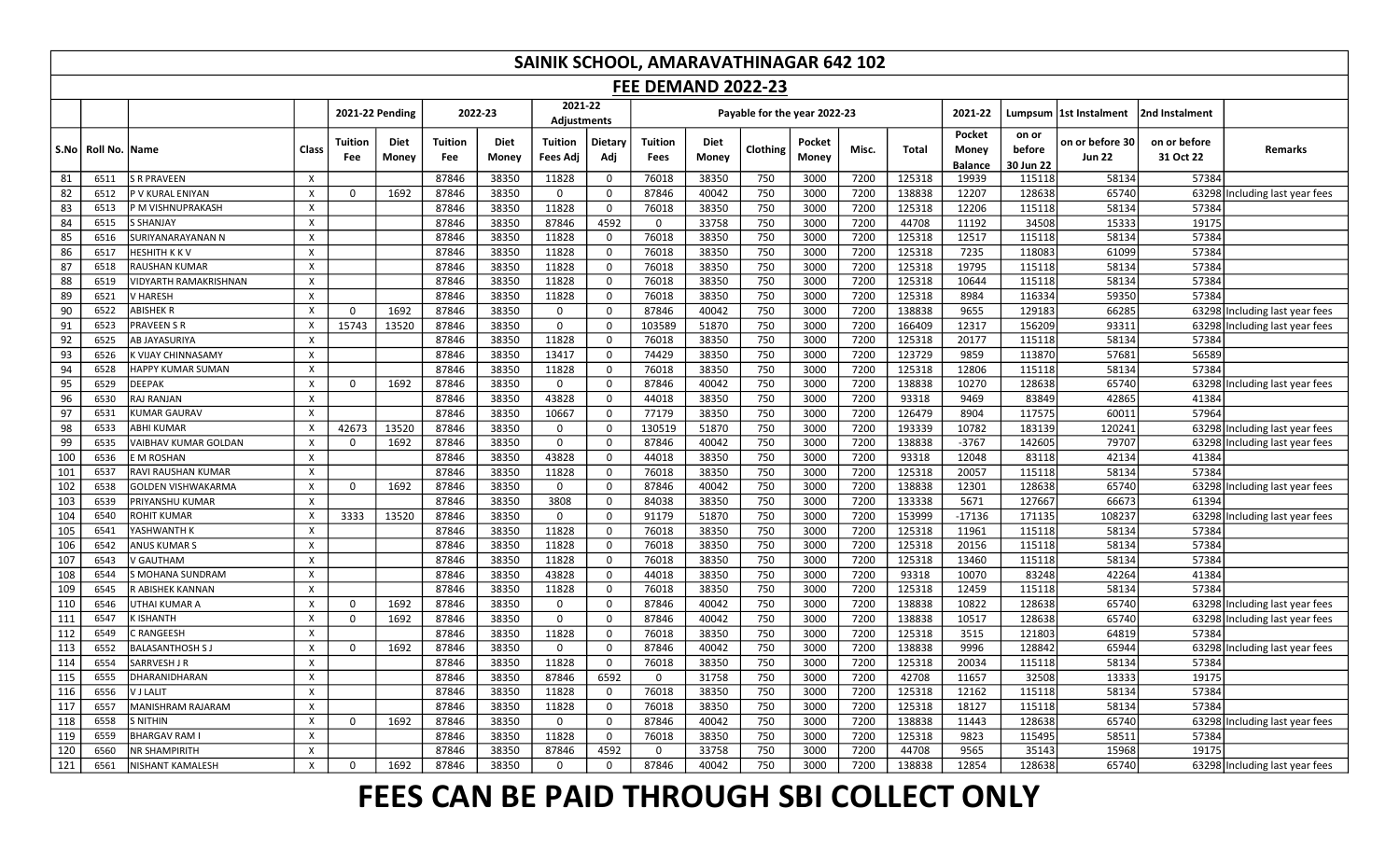|      |                      | SAINIK SCHOOL, AMARAVATHINAGAR 642 102                                                             |                           |                       |                      |                              |                             |                            |                |                        |                      |          |                 |       |        |                                   |                              |                                  |                           |                                |
|------|----------------------|----------------------------------------------------------------------------------------------------|---------------------------|-----------------------|----------------------|------------------------------|-----------------------------|----------------------------|----------------|------------------------|----------------------|----------|-----------------|-------|--------|-----------------------------------|------------------------------|----------------------------------|---------------------------|--------------------------------|
|      |                      | <b>FEE DEMAND 2022-23</b><br>2021-22<br>2021-22 Pending<br>2022-23<br>Payable for the year 2022-23 |                           |                       |                      |                              |                             |                            |                |                        |                      |          |                 |       |        |                                   |                              |                                  |                           |                                |
|      |                      |                                                                                                    |                           |                       |                      |                              |                             | Adjustments                |                |                        |                      |          |                 |       |        | 2021-22                           |                              | Lumpsum  1st Instalment          | 2nd Instalment            |                                |
| S.No | <b>Roll No. Name</b> |                                                                                                    | Class                     | <b>Tuition</b><br>Fee | <b>Diet</b><br>Money | <b>Tuition</b><br><b>Fee</b> | <b>Diet</b><br><b>Money</b> | <b>Tuition</b><br>Fees Adi | Dietary<br>Adj | <b>Tuition</b><br>Fees | <b>Diet</b><br>Money | Clothing | Pocket<br>Money | Misc. | Total  | Pocket<br>Money<br><b>Balance</b> | on or<br>before<br>30 Jun 22 | on or before 30<br><b>Jun 22</b> | on or before<br>31 Oct 22 | <b>Remarks</b>                 |
| 122  | 6562                 | P RUDHURESH                                                                                        | $\boldsymbol{\mathsf{X}}$ |                       |                      | 87846                        | 38350                       | 73535                      | $\mathbf 0$    | 14311                  | 38350                | 750      | 3000            | 7200  | 63611  | 11084                             | 53411                        | 19925                            | 33686                     |                                |
| 123  | 6563                 | <b>R NAKUL</b>                                                                                     | $\boldsymbol{\mathsf{X}}$ |                       |                      | 87846                        | 38350                       | 58953                      | $\mathbf 0$    | 28893                  | 38350                | 750      | 3000            | 7200  | 78193  | 11144                             | 67993                        | 19925                            | 48268                     |                                |
| 124  | 6564                 | R DEVESH                                                                                           | $\times$                  |                       |                      | 87846                        | 38350                       | 11828                      | $\mathbf 0$    | 76018                  | 38350                | 750      | 3000            | 7200  | 125318 | 12736                             | 115118                       | 58134                            | 57384                     |                                |
| 125  | 6565                 | T LALITH YADAV                                                                                     | $\boldsymbol{\mathsf{x}}$ |                       |                      | 87846                        | 38350                       | 11828                      | $\mathbf 0$    | 76018                  | 38350                | 750      | 3000            | 7200  | 125318 | 2765                              | 122553                       | 65569                            | 57384                     |                                |
| 126  | 6567                 | T S HARISH                                                                                         | $\boldsymbol{\mathsf{x}}$ |                       |                      | 87846                        | 38350                       | 53758                      | $\mathbf 0$    | 34088                  | 38350                | 750      | 3000            | 7200  | 83388  | 20514                             | 73188                        | 19925                            | 53463                     |                                |
| 127  | 6568                 | AKASH A V                                                                                          | $\times$                  |                       |                      | 87846                        | 38350                       | 11828                      | $\mathbf 0$    | 76018                  | 38350                | 750      | 3000            | 7200  | 125318 | 10050                             | 115268                       | 58284                            | 57384                     |                                |
| 128  | 6569                 | <b>BHARAT MD</b>                                                                                   |                           | 87846                 | 38350                | 87846                        | 4592                        | $\mathbf 0$                | 33758          | 750                    | 3000                 | 7200     | 44708           | 9794  | 34914  | 15739                             | 19175                        |                                  |                           |                                |
| 129  | 6570                 | <b>SHANI KUMAR</b>                                                                                 | $\mathsf{X}$              |                       |                      | 87846                        | 38350                       | 11828                      | $\mathbf 0$    | 76018                  | 38350                | 750      | 3000            | 7200  | 125318 | 8429                              | 116889                       | 59905                            | 57384                     |                                |
| 130  | 6571                 | <b>RITHICK A</b>                                                                                   |                           | 87846                 | 38350                | 43828                        | $\mathbf 0$                 | 44018                      | 38350          | 750                    | 3000                 | 7200     | 93318           | 12701 | 83118  | 42134                             | 41384                        |                                  |                           |                                |
| 131  | 6572                 | LOGESH M                                                                                           | $\mathsf{x}$              |                       |                      | 87846                        | 38350                       | 87846                      | 6592           | $\Omega$               | 31758                | 750      | 3000            | 7200  | 42708  | 11370                             | 32508                        | 13333                            | 19175                     |                                |
| 132  | 6573                 | P SABARISUHASH                                                                                     | $\mathsf{x}$              |                       |                      | 87846                        | 38350                       | 87846                      | 5654           | $\Omega$               | 32696                | 750      | 3000            | 7200  | 43646  | 10571                             | 33446                        | 14271                            | 19175                     |                                |
| 133  | 6574                 | C HARI PRASATH                                                                                     | $\mathsf{X}$              |                       |                      | 87846                        | 38350                       | 87846                      | 6592           | $\mathbf{0}$           | 31758                | 750      | 3000            | 7200  | 42708  | 11920                             | 32508                        | 13333                            | 19175                     |                                |
| 134  | 6575                 | M ROHITH                                                                                           | $\pmb{\times}$            | $\Omega$              | 1692                 | 87846                        | 38350                       | 0                          | $\mathbf 0$    | 87846                  | 40042                | 750      | 3000            | 7200  | 138838 | 12528                             | 128638                       | 65740                            | 63298                     | Including last year fees       |
| 135  | 6576                 | K DEEPAK KUMAR                                                                                     | $\mathsf{x}$              |                       |                      | 87846                        | 38350                       | 11828                      | $\mathbf 0$    | 76018                  | 38350                | 750      | 3000            | 7200  | 125318 | 13722                             | 115118                       | 58134                            | 57384                     |                                |
| 136  | 6577                 | C NEMIRO                                                                                           | $\boldsymbol{\mathsf{X}}$ | $\mathbf 0$           | 1692                 | 87846                        | 38350                       | $\mathbf 0$                | $\mathbf 0$    | 87846                  | 40042                | 750      | 3000            | 7200  | 138838 | 10511                             | 128638                       | 65740                            |                           | 63298 Including last year fees |
| 137  | 6578                 | V TARUN KUMAR                                                                                      | $\boldsymbol{\mathsf{x}}$ | 0                     | 1692                 | 87846                        | 38350                       | $\mathsf{O}$               | $\mathbf 0$    | 87846                  | 40042                | 750      | 3000            | 7200  | 138838 | 11166                             | 128638                       | 65740                            | 63298                     | Including last year fees       |
| 138  | 6581                 | JEEVAN J                                                                                           | $\times$                  |                       |                      | 87846                        | 38350                       | 87846                      | 4592           | 0                      | 33758                | 750      | 3000            | 7200  | 44708  | 20323                             | 34508                        | 15333                            | 19175                     |                                |
| 139  | 6582                 | <b>ADITYA RAJ</b>                                                                                  | $\mathsf{X}$              |                       |                      | 87846                        | 38350                       | 11828                      | $\mathbf 0$    | 76018                  | 38350                | 750      | 3000            | 7200  | 125318 | 12175                             | 115118                       | 58134                            | 57384                     |                                |
| 140  | 6583                 | A TAMIL SELVAN                                                                                     | $\boldsymbol{\mathsf{X}}$ |                       |                      | 87846                        | 38350                       | 87846                      | 6592           | $\mathbf 0$            | 31758                | 750      | 3000            | 7200  | 42708  | 12509                             | 32508                        | 13333                            | 19175                     |                                |
| 141  | 6584                 | <b>J MALICK ROSHAN</b>                                                                             | $\boldsymbol{\mathsf{X}}$ | 36031                 | 13520                | 87846                        | 38350                       | $\mathbf 0$                | $\mathbf 0$    | 123877                 | 51870                | 750      | 3000            | 7200  | 186697 | $-10612$                          | 197309                       | 134411                           | 63298                     | Including last year fees       |
| 142  | 6585                 | DHEERAAJ KHAAN S                                                                                   | $\times$                  |                       |                      | 87846                        | 38350                       | 11828                      | $\mathbf 0$    | 76018                  | 38350                | 750      | 3000            | 7200  | 125318 | 2723                              | 122595                       | 65611                            | 57384                     |                                |
| 143  | 6586                 | S LOGESH                                                                                           | $\times$                  | 68032                 | 13520                | 87846                        | 38350                       | $\mathbf 0$                | $\mathbf 0$    | 155878                 | 51870                | 750      | 3000            | 7200  | 218698 | $-9048$                           | 227746                       | 164848                           | 63298                     | Including last year fees       |
| 144  | 6587                 | PRAGADHEESWAR VP                                                                                   | $\boldsymbol{\mathsf{x}}$ |                       |                      | 87846                        | 38350                       | 50120                      | $\mathbf 0$    | 37726                  | 38350                | 750      | 3000            | 7200  | 87026  | $-949$                            | 87975                        | 31074                            | 57101                     |                                |
| 145  | 6610                 | <b>V RAKESH</b>                                                                                    | $\mathsf{x}$              |                       |                      | 87846                        | 38350                       | 43828                      | $\mathbf 0$    | 44018                  | 38350                | 750      | 3000            | 7200  | 93318  | 11859                             | 83118                        | 42134                            | 41384                     |                                |
| 146  | 6612                 | K DHARANEESH                                                                                       | $\times$                  |                       |                      | 87846                        | 38350                       | 80918                      | $\mathbf 0$    | 6928                   | 38350                | 750      | 3000            | 7200  | 56228  | 10932                             | 46028                        | 19925                            | 26303                     |                                |
| 147  | 6614                 | K JAI SHREERAM                                                                                     | $\boldsymbol{\mathsf{X}}$ |                       |                      | 87846                        | 38350                       | 11828                      | $\mathbf 0$    | 76018                  | 38350                | 750      | 3000            | 7200  | 125318 | 8673                              | 116645                       | 59661                            | 57384                     |                                |
| 148  | 6616                 | K ADITHYA                                                                                          | $\mathsf{x}$              |                       |                      | 87846                        | 38350                       | 80918                      | $\mathbf 0$    | 6928                   | 38350                | 750      | 3000            | 7200  | 56228  | 12989                             | 46028                        | 19925                            | 26303                     |                                |
| 149  | 6617                 | VISHWAKAILASH M                                                                                    | $\mathsf{x}$              |                       |                      | 87846                        | 38350                       | 11828                      | $\mathsf{O}$   | 76018                  | 38350                | 750      | 3000            | 7200  | 125318 | 13738                             | 115118                       | 58134                            | 57384                     |                                |
| 150  | 6618                 | <b>NITISH KUMAR</b>                                                                                | $\mathsf{X}$              | 32033                 | 13520                | 87846                        | 38350                       | 0                          | $\mathsf{o}$   | 119879                 | 51870                | 750      | 3000            | 7200  | 182699 | $-11915$                          | 194614                       | 131716                           | 63298                     | Including last year fees       |
| 151  | 6619                 | SHARUKESH U                                                                                        | $\boldsymbol{\mathsf{X}}$ | $\Omega$              | 1692                 | 87846                        | 38350                       | $\mathbf 0$                | $\mathbf 0$    | 87846                  | 40042                | 750      | 3000            | 7200  | 138838 | 13604                             | 128638                       | 65740                            | 63298                     | ncluding last year fees        |
| 152  | 6621                 | <b>BANOTH SHASHANK NAIK</b>                                                                        | $\boldsymbol{\mathsf{X}}$ | $\Omega$              | 1692                 | 87846                        | 38350                       | 0                          | $\mathbf 0$    | 87846                  | 40042                | 750      | 3000            | 7200  | 138838 | 10733                             | 128638                       | 65740                            | 63298                     | Including last year fees       |
| 153  | 6622                 | <b>MIDHUN CM</b>                                                                                   | $\boldsymbol{\mathsf{X}}$ | 122033                | 13520                | 87846                        | 38350                       | $\mathbf 0$                | $\mathbf 0$    | 209879                 | 51870                | 750      | 3000            | 7200  | 272699 | $-8424$                           | 281123                       | 218225                           | 63298                     | ncluding last year fees        |
| 154  | 6623                 | <b>GV SRIHARISH</b>                                                                                | $\boldsymbol{\mathsf{X}}$ |                       |                      | 87846                        | 38350                       | 87846                      | 4592           | 0                      | 33758                | 750      | 3000            | 7200  | 44708  | 12386                             | 34508                        | 15333                            | 19175                     |                                |
| 155  | 6625                 | S SUDHAN KARTHICK                                                                                  | IX                        |                       |                      | 87846                        | 38350                       | 87846                      | 6592           | 0                      | 31758                | 750      | 3000            | 7200  | 42708  | 15323                             | 32508                        | 13333                            | 19175                     |                                |
| 156  | 6626                 | C K DHARANI                                                                                        | IX                        |                       |                      | 87846                        | 38350                       | 51758                      | $\mathbf 0$    | 36088                  | 38350                | 750      | 3000            | 7200  | 85388  | 10945                             | 75188                        | 19925                            | 55463                     |                                |
| 157  | 6627                 | V AMRISH RAJA                                                                                      | IX                        |                       |                      | 87846                        | 38350                       | 86118                      | $\mathbf 0$    | 1728                   | 38350                | 750      | 3000            | 7200  | 51028  | 15756                             | 40828                        | 19925                            | 21103                     |                                |
| 158  | 6628                 | A HANISH                                                                                           | IX                        |                       |                      | 87846                        | 38350                       | 11828                      | $\mathbf 0$    | 76018                  | 38350                | 750      | 3000            | 7200  | 125318 | 9738                              | 115580                       | 58596                            | 57384                     |                                |
| 159  | 6629                 | ALDEN LABEEB L                                                                                     | IX                        |                       |                      | 87846                        | 38350                       | 11828                      | $\mathbf 0$    | 76018                  | 38350                | 750      | 3000            | 7200  | 125318 | 8224                              | 117094                       | 60110                            | 57384                     |                                |
| 160  | 6630                 | THARUN AADHITHYA M                                                                                 | IX                        |                       |                      | 87846                        | 38350                       | 31793                      | $\mathbf 0$    | 56053                  | 38350                | 750      | 3000            | 7200  | 105353 | 17564                             | 95153                        | 48152                            | 47401                     |                                |
| 161  | 6631                 | <b>S SRIRAM</b>                                                                                    | IX                        |                       |                      | 87846                        | 38350                       | 87846                      | 4592           | $\Omega$               | 33758                | 750      | 3000            | 7200  | 44708  | 10527                             | 34508                        | 15333                            | 19175                     |                                |
| 162  | 6632                 | <b>G LISSHANTH</b>                                                                                 | IX                        |                       |                      | 87846                        | 38350                       | 72473                      | $\mathbf{0}$   | 15373                  | 38350                | 750      | 3000            | 7200  | 64673  | 11222                             | 54473                        | 19925                            | 34748                     |                                |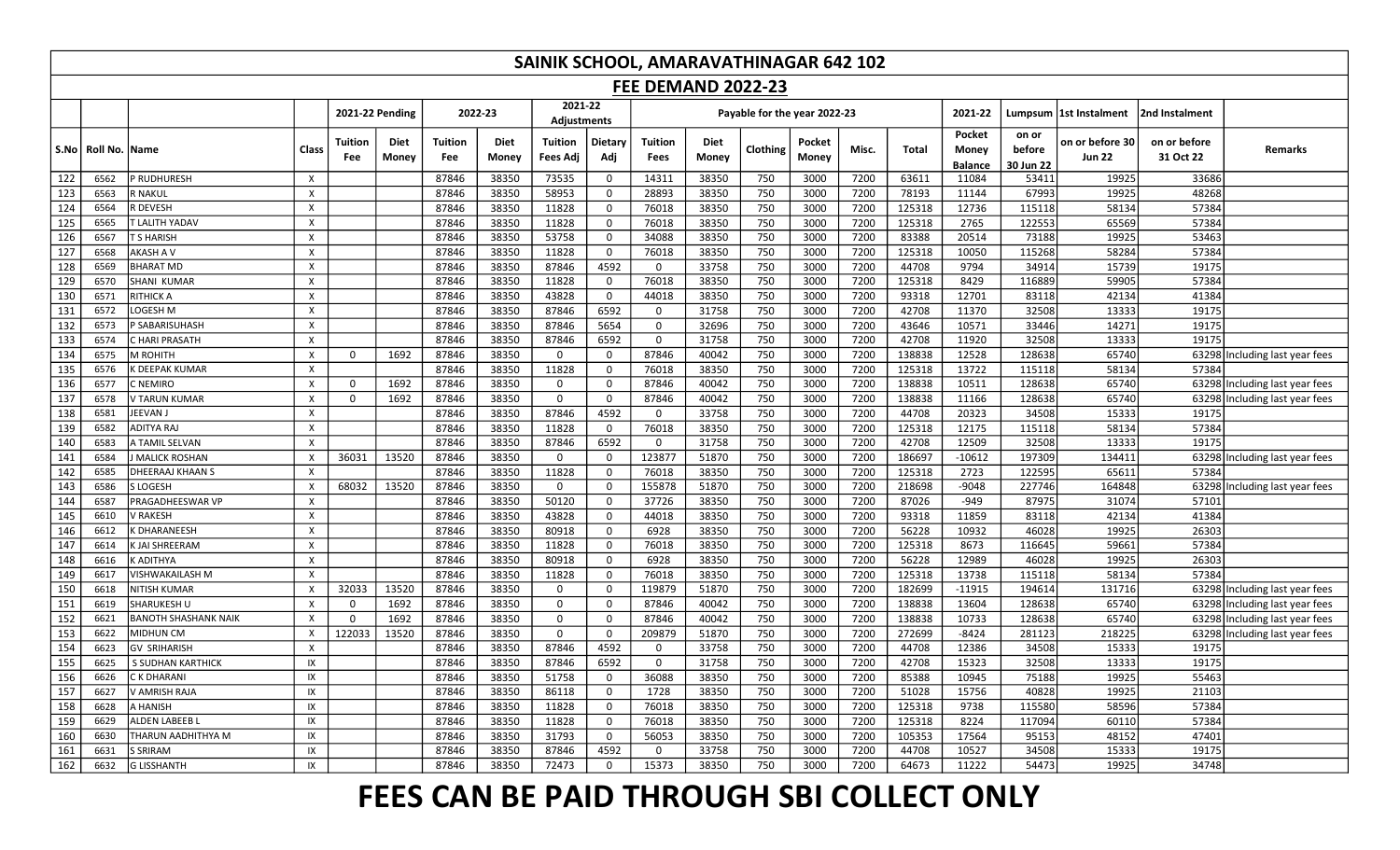|     |                                      |                              |       |                        |                      |                       |               | SAINIK SCHOOL, AMARAVATHINAGAR 642 102 |                |                 |               |                              |                 |       |        |                                   |                              |                                  |                           |                          |
|-----|--------------------------------------|------------------------------|-------|------------------------|----------------------|-----------------------|---------------|----------------------------------------|----------------|-----------------|---------------|------------------------------|-----------------|-------|--------|-----------------------------------|------------------------------|----------------------------------|---------------------------|--------------------------|
|     | <b>FEE DEMAND 2022-23</b><br>2021-22 |                              |       |                        |                      |                       |               |                                        |                |                 |               |                              |                 |       |        |                                   |                              |                                  |                           |                          |
|     |                                      |                              |       | <b>2021-22 Pending</b> |                      |                       | 2022-23       | Adjustments                            |                |                 |               | Payable for the year 2022-23 |                 |       |        | 2021-22                           |                              | Lumpsum  1st Instalment          | 2nd Instalment            |                          |
|     | S.No   Roll No.  Name                |                              | Class | Tuition<br>Fee         | <b>Diet</b><br>Money | <b>Tuition</b><br>Fee | Diet<br>Money | Tuition<br>Fees Adj                    | Dietary<br>Adj | Tuition<br>Fees | Diet<br>Money | Clothing                     | Pocket<br>Money | Misc. | Total  | Pocket<br>Money<br><b>Balance</b> | on or<br>before<br>30 Jun 22 | on or before 30<br><b>Jun 22</b> | on or before<br>31 Oct 22 | Remarks                  |
| 163 | 6633                                 | <b>DONALD CHRISTOFER S R</b> | IX    |                        |                      | 87846                 | 38350         | 11828                                  | $\mathbf 0$    | 76018           | 38350         | 750                          | 3000            | 7200  | 125318 | 10624                             | 115118                       | 58134                            | 57384                     |                          |
| 164 | 6634                                 | <b>M P DEEPAK</b>            | IX    |                        |                      | 87846                 | 38350         | 87846                                  | 5654           | $\Omega$        | 32696         | 750                          | 3000            | 7200  | 43646  | 9584                              | 34062                        | 14887                            | 19175                     |                          |
| 165 | 6635                                 | <b>SRI HARIHARAN</b>         | IX    |                        |                      | 87846                 | 38350         | 3508                                   | $\mathbf 0$    | 84338           | 38350         | 750                          | 3000            | 7200  | 133638 | 10424                             | 123438                       | 62294                            | 61544                     |                          |
| 166 | 6636                                 | <b>S ASWATH</b>              | IX    |                        |                      | 87846                 | 38350         | 87846                                  | 4592           | $\mathbf 0$     | 33758         | 750                          | 3000            | 7200  | 44708  | 11294                             | 34508                        | 15333                            | 19175                     |                          |
| 167 | 6638                                 | S ABINATHAN                  | IX    |                        |                      | 87846                 | 38350         | 11828                                  | $\mathbf 0$    | 76018           | 38350         | 750                          | 3000            | 7200  | 125318 | 11529                             | 115118                       | 58134                            | 57384                     |                          |
| 168 | 6639                                 | <b>GOPINATH ASOKAN</b>       | IX    |                        |                      | 87846                 | 38350         | 11828                                  | $\mathbf{0}$   | 76018           | 38350         | 750                          | 3000            | 7200  | 125318 | 10839                             | 115118                       | 58134                            | 57384                     |                          |
| 169 | 6640                                 | <b>VASANTH P</b>             | IX    |                        |                      | 87846                 | 38350         | 11828                                  | 0              | 76018           | 38350         | 750                          | 3000            | 7200  | 125318 | 11046                             | 115118                       | 58134                            | 57384                     |                          |
| 170 | 6641                                 | T SANTHOSH VIJAY             | IX    |                        |                      | 87846                 | 38350         | 43828                                  | 0              | 44018           | 38350         | 750                          | 3000            | 7200  | 93318  | 10135                             | 83183                        | 42199                            | 41384                     |                          |
| 171 | 6642                                 | <b>PRAVEEN KUMAR B</b>       | IX    |                        |                      | 87846                 | 38350         | 43828                                  | $\mathbf 0$    | 44018           | 38350         | 750                          | 3000            | 7200  | 93318  | 9626                              | 83692                        | 42708                            | 41384                     |                          |
| 172 | 6643                                 | M DHATCHANAMOORTHY           | IX    |                        |                      | 87846                 | 38350         | 11828                                  | 0              | 76018           | 38350         | 750                          | 3000            | 7200  | 125318 | 10377                             | 115118                       | 58134                            | 57384                     |                          |
| 173 | 6644                                 | <b>B VENGADESH</b>           | IX    |                        |                      | 87846                 | 38350         | 87846                                  | 6592           | $\mathbf 0$     | 31758         | 750                          | 3000            | 7200  | 42708  | 10477                             | 32508                        | 13333                            | 19175                     |                          |
| 174 | 6645                                 | <b>RUPESH KUMAR</b>          | IX    |                        |                      | 87846                 | 38350         | 11828                                  | $\mathbf 0$    | 76018           | 38350         | 750                          | 3000            | 7200  | 125318 | 10745                             | 115118                       | 58134                            | 57384                     |                          |
| 175 | 6646                                 | A D THARUN                   | IX    |                        |                      | 87846                 | 38350         | 3508                                   | 0              | 84338           | 38350         | 750                          | 3000            | 7200  | 133638 | 18437                             | 123438                       | 62294                            | 61544                     |                          |
| 176 | 6647                                 | <b>B M NETHRAN</b>           | IX    |                        |                      | 87846                 | 38350         | 11828                                  | 0              | 76018           | 38350         | 750                          | 3000            | 7200  | 125318 | 7469                              | 117849                       | 60865                            | 57384                     |                          |
| 177 | 6648                                 | ARYAN KUMAR SINGH            | IX    |                        |                      | 87846                 | 38350         | 11828                                  | $\mathsf{O}$   | 76018           | 38350         | 750                          | 3000            | 7200  | 125318 | 8459                              | 116859                       | 59875                            | 57384                     |                          |
| 178 | 6649                                 | <b>ROHIT KUMAR</b>           | IX    |                        |                      | 87846                 | 38350         | 11828                                  | $\mathbf 0$    | 76018           | 38350         | 750                          | 3000            | 7200  | 125318 | 7271                              | 118047                       | 61063                            | 57384                     |                          |
| 179 | 6650                                 | ABHISHEK KUMAR               | IX    |                        |                      | 87846                 | 38350         | 11828                                  | $\mathbf 0$    | 76018           | 38350         | 750                          | 3000            | 7200  | 125318 | 7509                              | 117809                       | 60825                            | 57384                     |                          |
| 180 | 6651                                 | RAKESH S NAYAKA              | IX    |                        |                      | 87846                 | 38350         | 11828                                  | $\mathbf 0$    | 76018           | 38350         | 750                          | 3000            | 7200  | 125318 | 9046                              | 116272                       | 59288                            | 57384                     |                          |
| 181 | 6652                                 | <b>ABHISHEK PRAJAPATHI</b>   | IX    |                        |                      | 87846                 | 38350         | 3508                                   | $\mathbf 0$    | 84338           | 38350         | 750                          | 3000            | 7200  | 133638 | 8255                              | 125383                       | 64239                            | 61544                     |                          |
| 182 | 6653                                 | <b>SANKET KUMAR</b>          | IX    |                        |                      | 87846                 | 38350         | 11828                                  | 0              | 76018           | 38350         | 750                          | 3000            | 7200  | 125318 | 8833                              | 116485                       | 59501                            | 57384                     |                          |
| 183 | 6656                                 | K M G DHARANIDHARAN          | IX    |                        |                      | 87846                 | 38350         | 65292                                  | 0              | 22554           | 38350         | 750                          | 3000            | 7200  | 71854  | $-15218$                          | 87072                        | 45343                            | 41929                     |                          |
| 184 | 6657                                 | <b>J SRI RAM</b>             | IX    |                        |                      | 87846                 | 38350         | 86118                                  | $\mathbf{0}$   | 1728            | 38350         | 750                          | 3000            | 7200  | 51028  | 18053                             | 40828                        | 19925                            | 21103                     |                          |
| 185 | 6658                                 | .RICHARD                     | IX    |                        |                      | 87846                 | 38350         | 11828                                  | $\mathbf 0$    | 76018           | 38350         | 750                          | 3000            | 7200  | 125318 | 19982                             | 115118                       | 58134                            | 57384                     |                          |
| 186 | 6659                                 | A T ANBUSELVAN               | IX    |                        |                      | 87846                 | 38350         | 72473                                  | 0              | 15373           | 38350         | 750                          | 3000            | 7200  | 64673  | 8948                              | 55725                        | 21177                            | 34748                     |                          |
| 187 | 6660                                 | ABHINAV CHANDRA A C          | IX    |                        |                      | 87846                 | 38350         | 3508                                   | $\mathsf{O}$   | 84338           | 38350         | 750                          | 3000            | 7200  | 133638 | 11105                             | 123438                       | 62294                            | 61544                     |                          |
| 188 | 6661                                 | SUMESH BALAMURUGAN           | IX    |                        |                      | 87846                 | 38350         | 11828                                  | $\mathbf 0$    | 76018           | 38350         | 750                          | 3000            | 7200  | 125318 | 8053                              | 117265                       | 60281                            | 57384                     |                          |
| 189 | 6662                                 | HARI KRISHNAN D              | IX    |                        |                      | 87846                 | 38350         | 87846                                  | 4591           | $\mathbf 0$     | 33759         | 750                          | 3000            | 7200  | 44709  | 10684                             | 34509                        | 15334                            | 19175                     |                          |
| 190 | 6663                                 | ETHAN SYLVIN RICHARD         | IX    |                        |                      | 87846                 | 38350         | 11828                                  | $\mathbf 0$    | 76018           | 38350         | 750                          | 3000            | 7200  | 125318 | 7400                              | 117918                       | 60934                            | 57384                     |                          |
| 191 | 6664                                 | M KRISHNA SHRI               | IX    |                        |                      | 87846                 | 38350         | 3508                                   | $\mathbf 0$    | 84338           | 38350         | 750                          | 3000            | 7200  | 133638 | 8702                              | 124936                       | 63792                            | 61544                     |                          |
| 192 | 6665                                 | <b>R ROHITH</b>              | IX    |                        |                      | 87846                 | 38350         | 11828                                  | $\mathbf 0$    | 76018           | 38350         | 750                          | 3000            | 7200  | 125318 | 11167                             | 115118                       | 58134                            | 57384                     |                          |
| 193 | 6666                                 | R SHARVESH                   | IX    |                        |                      | 87846                 | 38350         | 87846                                  | 6592           | $\mathbf 0$     | 31758         | 750                          | 3000            | 7200  | 42708  | 9031                              | 33677                        | 14502                            | 19175                     |                          |
| 194 | 6667                                 | <b>K NITHIN</b>              | IX    |                        |                      | 87846                 | 38350         | 72473                                  | 0              | 15373           | 38350         | 750                          | 3000            | 7200  | 64673  | 9558                              | 55115                        | 20567                            | 34748                     |                          |
| 195 | 6668                                 | S GOPESH                     | IX    |                        |                      | 87846                 | 38350         | 11828                                  | $\mathbf 0$    | 76018           | 38350         | 750                          | 3000            | 7200  | 125318 | 8480                              | 116838                       | 59854                            | 57384                     |                          |
| 196 | 6669                                 | PRAGESPATHI V S              | IX    |                        |                      | 87846                 | 38350         | 11828                                  | 0              | 76018           | 38350         | 750                          | 3000            | 7200  | 125318 | 10411                             | 115118                       | 58134                            | 57384                     |                          |
| 197 | 6670                                 | A ASHISH KUMAR               | IX    |                        |                      | 87846                 | 38350         | 11828                                  | 0              | 76018           | 38350         | 750                          | 3000            | 7200  | 125318 | 10519                             | 115118                       | 58134                            | 57384                     |                          |
| 198 | 6671                                 | YOKESH A                     | IX    |                        |                      | 87846                 | 38350         | 3508                                   | 0              | 84338           | 38350         | 750                          | 3000            | 7200  | 133638 | 10029                             | 123609                       | 62465                            | 61544                     |                          |
| 199 | 6672                                 | M PARULDEEP                  | IX    |                        |                      | 87846                 | 38350         | 35508                                  | $\mathbf 0$    | 52338           | 38350         | 750                          | 3000            | 7200  | 101638 | 10448                             | 91438                        | 46294                            | 45544                     |                          |
| 200 | 6673                                 | <b>BHARATH S</b>             | IX    |                        |                      | 87846                 | 38350         | 11828                                  | $\mathsf{O}$   | 76018           | 38350         | 750                          | 3000            | 7200  | 125318 | 9660                              | 115658                       | 58674                            | 57384                     |                          |
| 201 | 6674                                 | P AKILESHWER                 | IX    |                        |                      | 87846                 | 38350         | 87846                                  | 4592           | $\mathbf 0$     | 33758         | 750                          | 3000            | 7200  | 44708  | 10996                             | 34508                        | 15333                            | 19175                     |                          |
| 202 | 6675                                 | BHARATH KUMAR NAIK MUDE      | IX    | 55673                  | 8320                 | 87846                 | 38350         | $\mathbf 0$                            | $\mathbf 0$    | 143519          | 46670         | 750                          | 3000            | 7200  | 201139 | 10133                             | 191006                       | 128108                           | 63298                     | Including last year fees |
| 203 | 6676                                 | <b>BHAVYA DUBEY</b>          | IX    |                        |                      | 87846                 | 38350         | 11828                                  | $\Omega$       | 76018           | 38350         | 750                          | 3000            | 7200  | 125318 | 14214                             | 115118                       | 58134                            | 57384                     |                          |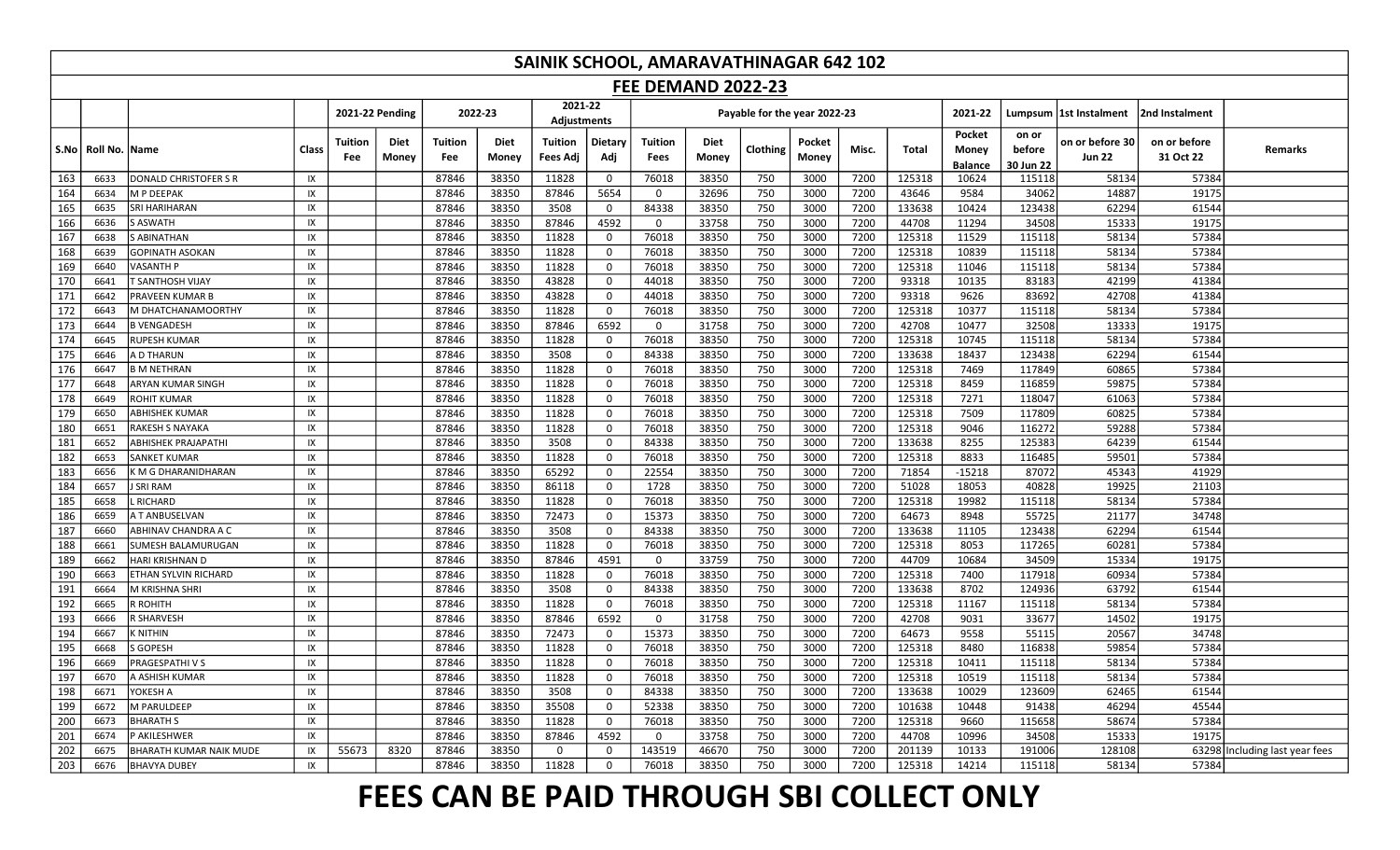|                  |                 | SAINIK SCHOOL, AMARAVATHINAGAR 642 102 |       |                       |                 |                       |                      |                        |                |                           |               |                              |                 |       |        |                                   |                              |                                  |                           |                          |
|------------------|-----------------|----------------------------------------|-------|-----------------------|-----------------|-----------------------|----------------------|------------------------|----------------|---------------------------|---------------|------------------------------|-----------------|-------|--------|-----------------------------------|------------------------------|----------------------------------|---------------------------|--------------------------|
|                  |                 |                                        |       |                       |                 |                       |                      |                        |                | <b>FEE DEMAND 2022-23</b> |               |                              |                 |       |        |                                   |                              |                                  |                           |                          |
|                  |                 |                                        |       |                       | 2021-22 Pending |                       | 2022-23              | 2021-22<br>Adjustments |                |                           |               | Payable for the year 2022-23 |                 |       |        | 2021-22                           |                              | Lumpsum  1st Instalment          | 2nd Instalment            |                          |
|                  | S.No   Roll No. | <b>IName</b>                           | Class | <b>Tuition</b><br>Fee | Diet<br>Money   | <b>Tuition</b><br>Fee | <b>Diet</b><br>Money | Tuition<br>Fees Adj    | Dietary<br>Adj | Tuition<br>Fees           | Diet<br>Money | Clothing                     | Pocket<br>Money | Misc. | Total  | Pocket<br>Money<br><b>Balance</b> | on or<br>before<br>30 Jun 22 | on or before 30<br><b>Jun 22</b> | on or before<br>31 Oct 22 | <b>Remarks</b>           |
| 204              | 6677            | M R SANJAY                             | IX    |                       |                 | 87846                 | 38350                | 11828                  | $\mathbf 0$    | 76018                     | 38350         | 750                          | 3000            | 7200  | 125318 | 6949                              | 118369                       | 61385                            | 57384                     |                          |
| 205              | 6678            | <b>AMAN SINGH</b>                      | IX    |                       |                 | 87846                 | 38350                | 3508                   | $\mathbf{0}$   | 84338                     | 38350         | 750                          | 3000            | 7200  | 133638 | 5602                              | 128036                       | 66892                            | 61544                     |                          |
| 206              | 6679            | ABHIMANU                               | IX    | 55673                 | 8320            | 87846                 | 38350                | $\mathbf 0$            | $\mathbf 0$    | 143519                    | 46670         | 750                          | 3000            | 7200  | 201139 | 8566                              | 192573                       | 129675                           | 63298                     | Including last year fees |
| 207              | 6680            | <b>SELVARAJ S</b>                      | IX    |                       |                 | 87846                 | 38350                | 87846                  | 5654           | $\mathbf 0$               | 32696         | 750                          | 3000            | 7200  | 43646  | 10700                             | 33446                        | 14271                            | 19175                     |                          |
| 208              | 6681            | <b>SUBHAM KUMAR</b>                    | IX    |                       |                 | 87846                 | 38350                | 3508                   | $\mathbf 0$    | 84338                     | 38350         | 750                          | 3000            | 7200  | 133638 | 9802                              | 123836                       | 62692                            | 61544                     |                          |
| 209              | 6683            | VISHWA V                               | IX    |                       |                 | 87846                 | 38350                | 87846                  | 6592           | $\mathbf{0}$              | 31758         | 750                          | 3000            | 7200  | 42708  | 7737                              | 34971                        | 15796                            | 19175                     |                          |
| 210              | 6684            | R S ARVIND                             | IX    |                       |                 | 87846                 | 38350                | 11828                  | $\mathbf 0$    | 76018                     | 38350         | 750                          | 3000            | 7200  | 125318 | 18645                             | 115118                       | 58134                            | 57384                     |                          |
| 211              | 6685            | NAGULNATH G V                          | IX    |                       |                 | 87846                 | 38350                | 87846                  | 5654           | $\mathbf 0$               | 32696         | 750                          | 3000            | 7200  | 43646  | 6387                              | 37259                        | 18084                            | 19175                     |                          |
| 212              | 6686            | DHEERAJ YUGAN C                        | IX    |                       |                 | 87846                 | 38350                | 87846                  | 6592           | $\mathbf{0}$              | 31758         | 750                          | 3000            | 7200  | 42708  | 19972                             | 32508                        | 13333                            | 19175                     |                          |
| 213              | 6687            | <b>KT MUVETHAN</b>                     | IX    |                       |                 | 87846                 | 38350                | 11828                  | $\mathbf 0$    | 76018                     | 38350         | 750                          | 3000            | 7200  | 125318 | 11405                             | 115118                       | 58134                            | 57384                     |                          |
| 214              | 6688            | K M DHANASEKARAN                       | IX    |                       |                 | 87846                 | 38350                | 51758                  | $\mathbf 0$    | 36088                     | 38350         | 750                          | 3000            | 7200  | 85388  | 10116                             | 75272                        | 20009                            | 55463                     |                          |
| 215              | 6689            | AADHI NAREN M B                        | IX    |                       |                 | 87846                 | 38350                | 87846                  | 4592           | 0                         | 33758         | 750                          | 3000            | 7200  | 44708  | 9654                              | 35054                        | 15879                            | 19175                     |                          |
| 216              | 6690            | <b>S N NAVEEN RAJ</b>                  | IX    |                       |                 | 87846                 | 38350                | 86118                  | $\mathbf 0$    | 1728                      | 38350         | 750                          | 3000            | 7200  | 51028  | 15223                             | 40828                        | 19925                            | 21103                     |                          |
| 217              | 6691            | A SANJAY KRISHNAN                      | IX    |                       |                 | 87846                 | 38350                | 84118                  | $\mathbf 0$    | 3728                      | 38350         | 750                          | 3000            | 7200  | 53028  | 6405                              | 46623                        | 23720                            | 23103                     |                          |
| 218              | 6692            | P S GOPAL                              | IX    |                       |                 | 87846                 | 38350                | 72473                  | $\mathbf{0}$   | 15373                     | 38350         | 750                          | 3000            | 7200  | 64673  | 17565                             | 54473                        | 19925                            | 34748                     |                          |
| 219              | 6693            | P MITHUN                               | IX    |                       |                 | 87846                 | 38350                | 11828                  | $\mathbf 0$    | 76018                     | 38350         | 750                          | 3000            | 7200  | 125318 | 10375                             | 115118                       | 58134                            | 57384                     |                          |
| 220              | 6694            | V S SANDOSBALAJI                       | IX    | 22033                 | 8320            | 87846                 | 38350                | $\mathbf 0$            | $\mathbf 0$    | 109879                    | 46670         | 750                          | 3000            | 7200  | 167499 | -9989                             | 177488                       | 114590                           | 63298                     | Including last year fees |
| 221              | 6695            | E S RAJINIKANTH                        | IX    |                       |                 | 87846                 | 38350                | 87846                  | 6592           | $\mathbf 0$               | 31758         | 750                          | 3000            | 7200  | 42708  | 19459                             | 32508                        | 13333                            | 19175                     |                          |
| 222              | 6696            | DEEPAK VINNO R P                       | IX    |                       |                 | 87846                 | 38350                | 3508                   | $\mathbf{0}$   | 84338                     | 38350         | 750                          | 3000            | 7200  | 133638 | 14714                             | 123438                       | 62294                            | 61544                     |                          |
| 223              | 6697            | <b>ABHINAV P P</b>                     | IX    |                       |                 | 87846                 | 38350                | 11828                  | $\mathsf{O}$   | 76018                     | 38350         | 750                          | 3000            | 7200  | 125318 | 10917                             | 115118                       | 58134                            | 57384                     |                          |
| 224              | 6698            | EZHILARASAN.                           | IX    |                       |                 | 87846                 | 38350                | 11828                  | $\mathsf{o}$   | 76018                     | 38350         | 750                          | 3000            | 7200  | 125318 | 8678                              | 116640                       | 59656                            | 57384                     |                          |
| 225              | 6699            | <b>B RISHANTH</b>                      | IX    |                       |                 | 87846                 | 38350                | 87846                  | 6592           | $\mathbf 0$               | 31758         | 750                          | 3000            | 7200  | 42708  | 10881                             | 32508                        | 13333                            | 19175                     |                          |
| 226              | 6700            | <b>DHARVIN P</b>                       | IX    |                       |                 | 87846                 | 38350                | 11828                  | $\mathbf 0$    | 76018                     | 38350         | 750                          | 3000            | 7200  | 125318 | 11867                             | 115118                       | 58134                            | 57384                     |                          |
| 227              | 6701            | P KALAIVANAN                           | IX    |                       |                 | 87846                 | 38350                | 86118                  | $\mathbf 0$    | 1728                      | 38350         | 750                          | 3000            | 7200  | 51028  | 8492                              | 42536                        | 21633                            | 21103                     |                          |
| 228              | 6702            | M HARISHBABU                           | IX    |                       |                 | 87846                 | 38350                | 87846                  | 4592           | $\Omega$                  | 33758         | 750                          | 3000            | 7200  | 44708  | 15748                             | 34508                        | 15333                            | 19175                     |                          |
| 229              | 6703            | K S YOGESSH                            | IX    |                       |                 | 87846                 | 38350                | 3508                   | $\mathsf{O}$   | 84338                     | 38350         | 750                          | 3000            | 7200  | 133638 | 6812                              | 126826                       | 65682                            | 61544                     |                          |
| 230              | 6704            | <b>VISHAL RK</b>                       | IX    |                       |                 | 87846                 | 38350                | 11828                  | $\mathbf 0$    | 76018                     | 38350         | 750                          | 3000            | 7200  | 125318 | 9948                              | 115370                       | 58386                            | 57384                     |                          |
| 231              | 6705            | AMAN RAJ                               | IX    |                       |                 | 87846                 | 38350                | 11828                  | $\mathbf{0}$   | 76018                     | 38350         | 750                          | 3000            | 7200  | 125318 | 9312                              | 116006                       | 59022                            | 57384                     |                          |
| 232              | 6706            | YESVEER SINGH                          | IX    |                       |                 | 87846                 | 38350                | 3508                   | $\mathbf 0$    | 84338                     | 38350         | 750                          | 3000            | 7200  | 133638 | 8796                              | 124842                       | 63698                            | 61544                     |                          |
| 233              | 6708            | <b>SANTHOSH S B</b>                    | IX    |                       |                 | 87846                 | 38350                | 11828                  | $\mathbf 0$    | 76018                     | 38350         | 750                          | 3000            | 7200  | 125318 | 5048                              | 120270                       | 63286                            | 57384                     |                          |
| 234              | 6709            | <b>KANISHKAR C</b>                     | IX    |                       |                 | 87846                 | 38350                | 86118                  | $\mathbf 0$    | 1728                      | 38350         | 750                          | 3000            | 7200  | 51028  | 8351                              | 42677                        | 21774                            | 21103                     |                          |
| $\overline{235}$ | 6710            | E AGATHIYAN                            | IX    |                       |                 | 87846                 | 38350                | 86118                  | $\mathbf{0}$   | 1728                      | 38350         | 750                          | 3000            | 7200  | 51028  | 8962                              | 42066                        | 21163                            | 21103                     |                          |
| 236              | 6711            | <b>BHUSHAN BHART</b>                   | IX    |                       |                 | 87846                 | 38350                | 11828                  | $\mathbf 0$    | 76018                     | 38350         | 750                          | 3000            | 7200  | 125318 | 10208                             | 115118                       | 58134                            | 57384                     |                          |
| 237              | 6712            | DEV RAJ VERMA                          | IX    |                       |                 | 87846                 | 38350                | 11828                  | $\mathsf{O}$   | 76018                     | 38350         | 750                          | 3000            | 7200  | 125318 | 2017                              | 123301                       | 66317                            | 57384                     |                          |
| 238              | 6713            | <b>KAILASH V</b>                       | IX    |                       |                 | 87846                 | 38350                | 11828                  | $\mathbf{0}$   | 76018                     | 38350         | 750                          | 3000            | 7200  | 125318 | 18306                             | 115118                       | 58134                            | 57384                     |                          |
| 239              | 6714            | KAVISH A M                             | IX    |                       |                 | 87846                 | 38350                | 87846                  | 5654           | $\mathbf 0$               | 32696         | 750                          | 3000            | 7200  | 43646  | 6122                              | 37524                        | 18349                            | 19175                     |                          |
| 240              | 6715            | T HARISH                               | IX    |                       |                 | 87846                 | 38350                | 11828                  | $\mathbf 0$    | 76018                     | 38350         | 750                          | 3000            | 7200  | 125318 | 8669                              | 116649                       | 59665                            | 57384                     |                          |
| 241              | 6716            | POZHILAN K                             | IX    |                       |                 | 87846                 | 38350                | 35508                  | $\mathbf 0$    | 52338                     | 38350         | 750                          | 3000            | 7200  | 101638 | 11490                             | 91438                        | 46294                            | 45544                     |                          |
| 242              | 6717            | X JEROME MANIKKA RAJ                   | XII   |                       |                 | 87846                 | 38350                | 43828                  | $\mathbf 0$    | 44018                     | 38350         | 750                          | 3000            | 7200  | 93318  | 2416                              | 90902                        | 49918                            | 41384                     |                          |
| 243              | 6718            | <b>D KIRTHICK RAJAN</b>                | XII   |                       |                 | 87846                 | 38350                | 87846                  | 5654           | $\mathbf 0$               | 32696         | 750                          | 3000            | 7200  | 43646  | 7561                              | 36085                        | 16910                            | 19175                     |                          |
| 244              | 6719            | <b>KOVARTHANAN K</b>                   | XII   |                       |                 | 87846                 | 38350                | 79980                  | $\Omega$       | 7866                      | 38350         | 750                          | 3000            | 7200  | 57166  | $-4071$                           | 61237                        | 34196                            | 27241                     |                          |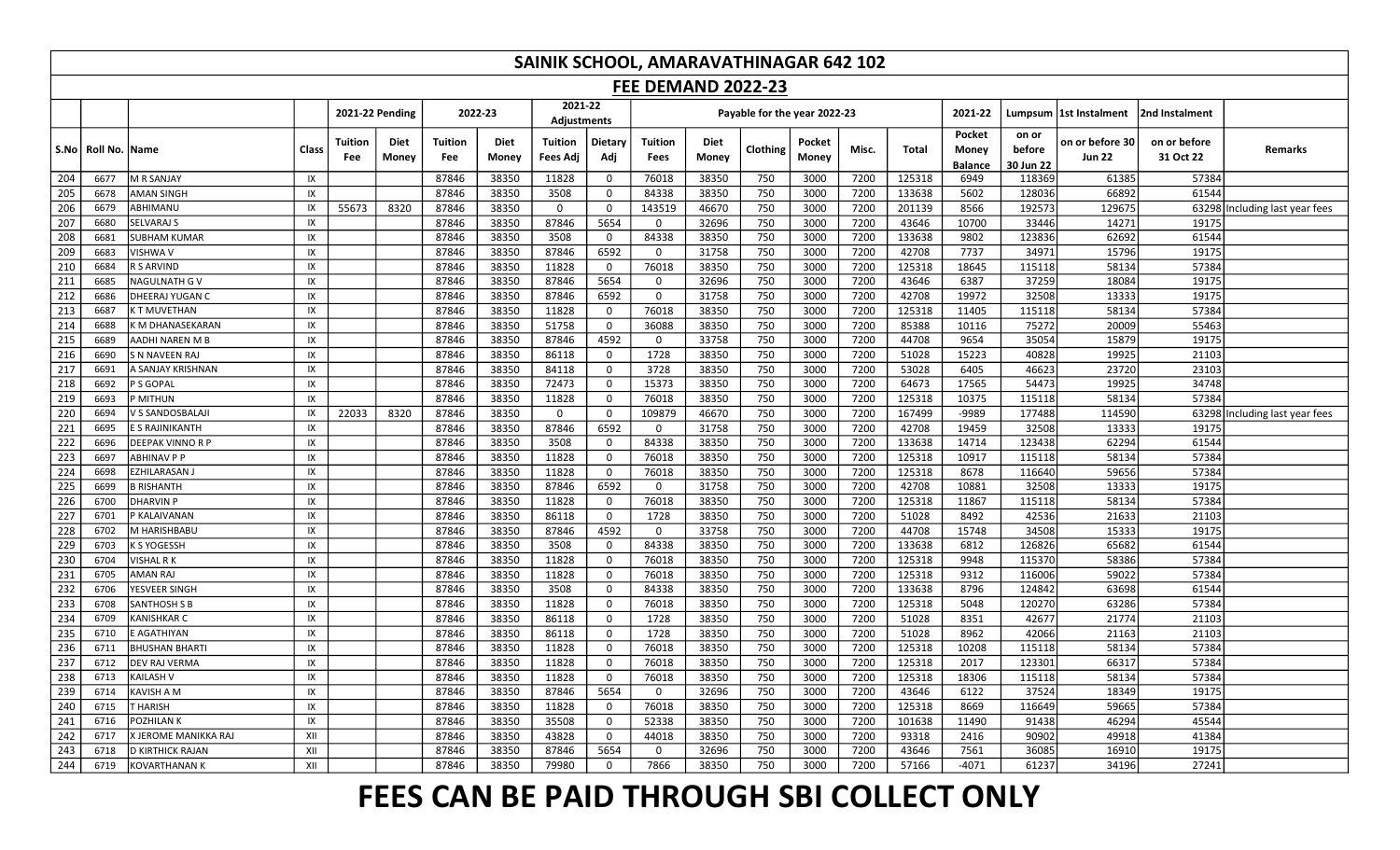|            | SAINIK SCHOOL, AMARAVATHINAGAR 642 102<br><b>FEE DEMAND 2022-23</b>                                                                                                                                                                                                                                                                                                                                                                                                                                                                  |                                        |            |                |               |                       |                      |                            |                |                            |                |            |                 |              |                |                 |                 |                                  |                           |                          |
|------------|--------------------------------------------------------------------------------------------------------------------------------------------------------------------------------------------------------------------------------------------------------------------------------------------------------------------------------------------------------------------------------------------------------------------------------------------------------------------------------------------------------------------------------------|----------------------------------------|------------|----------------|---------------|-----------------------|----------------------|----------------------------|----------------|----------------------------|----------------|------------|-----------------|--------------|----------------|-----------------|-----------------|----------------------------------|---------------------------|--------------------------|
|            | 2021-22<br>2021-22 Pending<br>2022-23<br>Payable for the year 2022-23<br>Lumpsum 1st Instalment                                                                                                                                                                                                                                                                                                                                                                                                                                      |                                        |            |                |               |                       |                      |                            |                |                            |                |            |                 |              |                |                 |                 |                                  |                           |                          |
|            |                                                                                                                                                                                                                                                                                                                                                                                                                                                                                                                                      |                                        |            |                |               |                       |                      | <b>Adjustments</b>         |                |                            |                |            |                 |              |                | 2021-22         |                 |                                  | 2nd Instalment            |                          |
| S.No       | Roll No. Name                                                                                                                                                                                                                                                                                                                                                                                                                                                                                                                        |                                        | Class      | Tuition<br>Fee | Diet<br>Money | <b>Tuition</b><br>Fee | <b>Diet</b><br>Money | <b>Tuition</b><br>Fees Adj | Dietary<br>Adj | Tuition<br><b>Fees</b>     | Diet<br>Money  | Clothing   | Pocket<br>Money | Misc.        | Total          | Pocket<br>Money | on or<br>before | on or before 30<br><b>Jun 22</b> | on or before<br>31 Oct 22 | Remarks                  |
|            |                                                                                                                                                                                                                                                                                                                                                                                                                                                                                                                                      |                                        |            |                |               |                       |                      |                            |                |                            |                |            |                 |              |                | <b>Balance</b>  | 30 Jun 22       |                                  |                           |                          |
| 245        | 6720                                                                                                                                                                                                                                                                                                                                                                                                                                                                                                                                 | M UTHISTRAN                            | XII        |                |               | 87846                 | 38350                | 87846                      | 4717           | $\mathbf 0$                | 33633          | 750        | 3000            | 7200         | 44583          | 9230            | 35353           | 16178                            | 19175                     |                          |
| 246        | 6721                                                                                                                                                                                                                                                                                                                                                                                                                                                                                                                                 | S YUVAN KARTHICK                       | XII        |                |               | 87846                 | 38350                | 11828                      | $\mathbf 0$    | 76018                      | 38350          | 750        | 3000            | 7200         | 125318         | 11353           | 115118          | 58134                            | 57384                     |                          |
| 247        | 6722                                                                                                                                                                                                                                                                                                                                                                                                                                                                                                                                 | <b>B JOTHINATHAN</b>                   | XII<br>XII |                |               | 87846                 | 38350                | 43828                      | $\mathbf 0$    | 44018                      | 38350          | 750        | 3000            | 7200         | 93318          | 11457           | 83118           | 42134                            | 41384                     |                          |
| 248        | 6723<br>6724                                                                                                                                                                                                                                                                                                                                                                                                                                                                                                                         | UJJAWAL RANJAN                         | XII        |                |               | 87846                 | 38350                | 11828                      | $\mathbf{0}$   | 76018                      | 38350          | 750        | 3000            | 7200         | 125318         | 9829            | 115489          | 58505                            | 57384                     |                          |
| 249<br>250 | 6725                                                                                                                                                                                                                                                                                                                                                                                                                                                                                                                                 | <b>B RAGUL KRISHNA</b><br>R SERALATHAN | XII        |                |               | 87846<br>87846        | 38350<br>38350       | 87846<br>87846             | 6592<br>6592   | $\mathbf 0$<br>$\mathbf 0$ | 31758<br>31758 | 750<br>750 | 3000            | 7200<br>7200 | 42708<br>42708 | 8601<br>6877    | 34107<br>35831  | 14932<br>16656                   | 19175<br>19175            |                          |
| 251        | 6726                                                                                                                                                                                                                                                                                                                                                                                                                                                                                                                                 |                                        | XII        |                |               |                       |                      |                            |                | 87846                      |                |            | 3000            |              |                |                 |                 | 65740                            |                           |                          |
|            | 7200<br>138838<br>ANUBHAV PAWAR<br>1692<br>87846<br>38350<br>$\mathbf 0$<br>40042<br>750<br>3000<br>11138<br>128638<br>63298 Including last year fees<br>0<br>$\mathbf 0$<br>252<br>5654<br>7200<br>87846<br>38350<br>87846<br>32696<br>750<br>3000<br>43646<br>$-2511$<br>46157<br>26982<br>19175<br>6727<br>K EZHIL MADHAVAN<br>XII<br>$\mathbf 0$<br>253<br>38350<br>11828<br>76018<br>38350<br>7200<br>125318<br>4170<br>121148<br>64164<br>6728<br>XII<br>87846<br>$\mathsf{O}$<br>750<br>3000<br>57384<br><b>MOUSHAM KUMAR</b> |                                        |            |                |               |                       |                      |                            |                |                            |                |            |                 |              |                |                 |                 |                                  |                           |                          |
|            |                                                                                                                                                                                                                                                                                                                                                                                                                                                                                                                                      |                                        |            |                |               |                       |                      |                            |                |                            |                |            |                 |              |                |                 |                 |                                  |                           |                          |
| 254        | 11828<br>38350<br>3000<br>7200<br>125318<br>8040<br>117278<br>60294<br><b>B PRAVIN</b><br>XII<br>87846<br>38350<br>$\mathsf{O}$<br>76018<br>750<br>57384<br>6731                                                                                                                                                                                                                                                                                                                                                                     |                                        |            |                |               |                       |                      |                            |                |                            |                |            |                 |              |                |                 |                 |                                  |                           |                          |
| 255        | XII<br>87846<br>38350<br>27828<br>38350<br>750<br>3000<br>7200<br>109318<br>17642<br>99118<br>50134<br>49384<br>6732<br>S SHESHANTH<br>$\mathsf{O}$<br>60018                                                                                                                                                                                                                                                                                                                                                                         |                                        |            |                |               |                       |                      |                            |                |                            |                |            |                 |              |                |                 |                 |                                  |                           |                          |
| 256        | 6733                                                                                                                                                                                                                                                                                                                                                                                                                                                                                                                                 | <b>VIKARAM SHING MEENA</b>             | XII        |                |               | 87846                 | 38350                | 11828                      | $\mathbf 0$    | 76018                      | 38350          | 750        | 3000            | 7200         | 125318         | 10161           | 115157          | 58173                            | 57384                     |                          |
| 257        | 6734                                                                                                                                                                                                                                                                                                                                                                                                                                                                                                                                 | E VISHNU                               | XII        | $\Omega$       | 1692          | 87846                 | 38350                | $\mathbf 0$                | $\mathbf 0$    | 87846                      | 40042          | 750        | 3000            | 7200         | 138838         | 1256            | 137582          | 74684                            | 63298                     | Including last year fees |
| 258        | 6735                                                                                                                                                                                                                                                                                                                                                                                                                                                                                                                                 | <b>ADITYA RANJAN</b>                   | XII        |                |               | 87846                 | 38350                | 11828                      | $\mathsf{O}$   | 76018                      | 38350          | 750        | 3000            | 7200         | 125318         | 9717            | 115601          | 58617                            | 57384                     |                          |
| 259        | 6736                                                                                                                                                                                                                                                                                                                                                                                                                                                                                                                                 | M ADITHYAN                             | XII        |                |               | 87846                 | 38350                | 11828                      | $\mathbf 0$    | 76018                      | 38350          | 750        | 3000            | 7200         | 125318         | 11154           | 115118          | 58134                            | 57384                     |                          |
| 260        | 6737                                                                                                                                                                                                                                                                                                                                                                                                                                                                                                                                 | <b>G S PRATHOSH</b>                    | XII        |                |               | 87846                 | 38350                | 11828                      | $\mathbf 0$    | 76018                      | 38350          | 750        | 3000            | 7200         | 125318         | 17239           | 115118          | 58134                            | 57384                     |                          |
| 261        | 6738                                                                                                                                                                                                                                                                                                                                                                                                                                                                                                                                 | <b>ABHISHEK KUMAR</b>                  | XII        |                |               | 87846                 | 38350                | 11828                      | $\mathbf{0}$   | 76018                      | 38350          | 750        | 3000            | 7200         | 125318         | 8133            | 117185          | 60201                            | 57384                     |                          |
| 262        | 6739                                                                                                                                                                                                                                                                                                                                                                                                                                                                                                                                 | N VIGNESHWAR                           | XII        |                |               | 87846                 | 38350                | 11828                      | $\mathbf 0$    | 76018                      | 38350          | 750        | 3000            | 7200         | 125318         | 8355            | 116963          | 59979                            | 57384                     |                          |
| 263        | 6746                                                                                                                                                                                                                                                                                                                                                                                                                                                                                                                                 | S U RAVISANKAR                         | IX         |                |               | 87846                 | 38350                | 87846                      | 6592           | $\mathbf 0$                | 31758          | 750        | 3000            | 7200         | 42708          | 11750           | 32508           | 13333                            | 19175                     |                          |
| 264        | 6749                                                                                                                                                                                                                                                                                                                                                                                                                                                                                                                                 | M HEMANATH                             | IX         |                |               | 87846                 | 38350                | 11828                      | $\mathbf 0$    | 76018                      | 38350          | 750        | 3000            | 7200         | 125318         | 10146           | 115172          | 58188                            | 57384                     |                          |
| 265        | 6750                                                                                                                                                                                                                                                                                                                                                                                                                                                                                                                                 | K SIVA RAMA KRISHNAN                   | IX         |                |               | 87846                 | 38350                | 43828                      | $\mathbf 0$    | 44018                      | 38350          | 750        | 3000            | 7200         | 93318          | 11504           | 83118           | 42134                            | 41384                     |                          |
| 266        | 6751                                                                                                                                                                                                                                                                                                                                                                                                                                                                                                                                 | <b>BHASKAR KUMAR</b>                   | IX         |                |               | 87846                 | 38350                | 3508                       | $\mathbf 0$    | 84338                      | 38350          | 750        | 3000            | 7200         | 133638         | 10002           | 123636          | 62492                            | 61544                     |                          |
| 267        | 6752                                                                                                                                                                                                                                                                                                                                                                                                                                                                                                                                 | R DHARSHEEL                            | VIII       |                |               | 87846                 | 38350                | 11828                      | $\mathbf 0$    | 76018                      | 38350          | 750        | 3000            | 7200         | 125318         | 12871           | 115118          | 58134                            | 57384                     |                          |
| 268        | 6753                                                                                                                                                                                                                                                                                                                                                                                                                                                                                                                                 | K ARAVINDH                             | VIII       |                |               | 87846                 | 38350                | 87846                      | 6592           | $\mathbf 0$                | 31758          | 750        | 3000            | 7200         | 42708          | 5848            | 36860           | 17685                            | 19175                     |                          |
| 269        | 6754                                                                                                                                                                                                                                                                                                                                                                                                                                                                                                                                 | K T ROUHAN                             | VIII       |                |               | 87846                 | 38350                | 11828                      | $\mathbf 0$    | 76018                      | 38350          | 750        | 3000            | 7200         | 125318         | 14255           | 115118          | 58134                            | 57384                     |                          |
| 270        | 6755                                                                                                                                                                                                                                                                                                                                                                                                                                                                                                                                 | N SELVAKANNAN                          | VIII       |                |               | 87846                 | 38350                | 3768                       | $\mathbf 0$    | 84078                      | 38350          | 750        | 3000            | 7200         | 133378         | 375             | 133003          | 71989                            | 61414                     |                          |
| 271        | 6756                                                                                                                                                                                                                                                                                                                                                                                                                                                                                                                                 | <b>SHARON DARRIUS K</b>                | VIII       |                |               | 87846                 | 38350                | 43828                      | $\mathbf 0$    | 44018                      | 38350          | 750        | 3000            | 7200         | 93318          | 5782            | 87536           | 46552                            | 41384                     |                          |
| 272        | 6758                                                                                                                                                                                                                                                                                                                                                                                                                                                                                                                                 | S JANARDHAN                            | VIII       |                |               | 87846                 | 38350                | 11828                      | $\mathbf 0$    | 76018                      | 38350          | 750        | 3000            | 7200         | 125318         | 13007           | 115118          | 58134                            | 57384                     |                          |
| 273        | 6759                                                                                                                                                                                                                                                                                                                                                                                                                                                                                                                                 | DHANANJAY MATHANAGURU                  | VIII       |                |               | 87846                 | 38350                | 11828                      | $\mathbf 0$    | 76018                      | 38350          | 750        | 3000            | 7200         | 125318         | 12071           | 115118          | 58134                            | 57384                     |                          |
| 274        | 6760                                                                                                                                                                                                                                                                                                                                                                                                                                                                                                                                 | ADARSH RAMESHKUMAR                     | VIII       |                |               | 87846                 | 38350                | 11828                      | $\mathbf 0$    | 76018                      | 38350          | 750        | 3000            | 7200         | 125318         | 6190            | 119128          | 62144                            | 57384                     |                          |
| 275        | 6761                                                                                                                                                                                                                                                                                                                                                                                                                                                                                                                                 | SABARISH G V                           | VIII       |                |               | 87846                 | 38350                | 11828                      | $\mathbf 0$    | 76018                      | 38350          | 750        | 3000            | 7200         | 125318         | 14265           | 115118          | 58134                            | 57384                     |                          |
| 276        | 6762                                                                                                                                                                                                                                                                                                                                                                                                                                                                                                                                 | <b>HARENDRA SP</b>                     | VIII       |                |               | 87846                 | 38350                | 11828                      | $\mathbf 0$    | 76018                      | 38350          | 750        | 3000            | 7200         | 125318         | 4701            | 120617          | 63633                            | 57384                     |                          |
| 277        | 6763                                                                                                                                                                                                                                                                                                                                                                                                                                                                                                                                 | J PUNEETH SAI                          | VIII       |                |               | 87846                 | 38350                | 11828                      | $\mathbf 0$    | 76018                      | 38350          | 750        | 3000            | 7200         | 125318         | 19530           | 115118          | 58134                            | 57384                     |                          |
| 278        | 6764                                                                                                                                                                                                                                                                                                                                                                                                                                                                                                                                 | A A ABHINIVAASH                        | VIII       |                |               | 87846                 | 38350                | 3768                       | $\mathsf{O}$   | 84078                      | 38350          | 750        | 3000            | 7200         | 133378         | 827             | 132551          | 71537                            | 61414                     |                          |
| 279        | 6765                                                                                                                                                                                                                                                                                                                                                                                                                                                                                                                                 | JAYASURIYA D                           | VIII       |                |               | 87846                 | 38350                | 43828                      | $\mathbf 0$    | 44018                      | 38350          | 750        | 3000            | 7200         | 93318          | 14597           | 83118           | 42134                            | 41384                     |                          |
| 280        | 6766                                                                                                                                                                                                                                                                                                                                                                                                                                                                                                                                 | S DHANVANTH                            | VIII       |                |               | 87846                 | 38350                | 11828                      | $\mathbf 0$    | 76018                      | 38350          | 750        | 3000            | 7200         | 125318         | 14299           | 115118          | 58134                            | 57384                     |                          |
| 281        | 6767                                                                                                                                                                                                                                                                                                                                                                                                                                                                                                                                 | N PUVIYARASAN                          | VIII       |                |               | 87846                 | 38350                | 11828                      | $\mathbf 0$    | 76018                      | 38350          | 750        | 3000            | 7200         | 125318         | 3922            | 121396          | 64412                            | 57384                     |                          |
| 282        | 6768                                                                                                                                                                                                                                                                                                                                                                                                                                                                                                                                 | E TANISH                               | VIII       |                |               | 87846                 | 38350                | 11828                      | $\mathbf 0$    | 76018                      | 38350          | 750        | 3000            | 7200         | 125318         | 5407            | 119911          | 62927                            | 57384                     |                          |
| 283        | 6769                                                                                                                                                                                                                                                                                                                                                                                                                                                                                                                                 | <b>MAYANK CHAHAR</b>                   | VIII       |                |               | 87846                 | 38350                | 3768                       | $\mathbf 0$    | 84078                      | 38350          | 750        | 3000            | 7200         | 133378         | 7707            | 125671          | 64657                            | 61414                     |                          |
| 284        | 6770                                                                                                                                                                                                                                                                                                                                                                                                                                                                                                                                 | S SRI SURIYA                           | VIII       |                |               | 87846                 | 38350                | 3768                       | $\mathbf 0$    | 84078                      | 38350          | 750        | 3000            | 7200         | 133378         | $-547$          | 133925          | 72911                            | 61414                     |                          |
| 285        | 6771                                                                                                                                                                                                                                                                                                                                                                                                                                                                                                                                 | MAGIZHARASAN M                         | VIII       |                |               | 87846                 | 38350                | 11828                      | $\Omega$       | 76018                      | 38350          | 750        | 3000            | 7200         | 125318         | 13742           | 115118          | 58134                            | 57384                     |                          |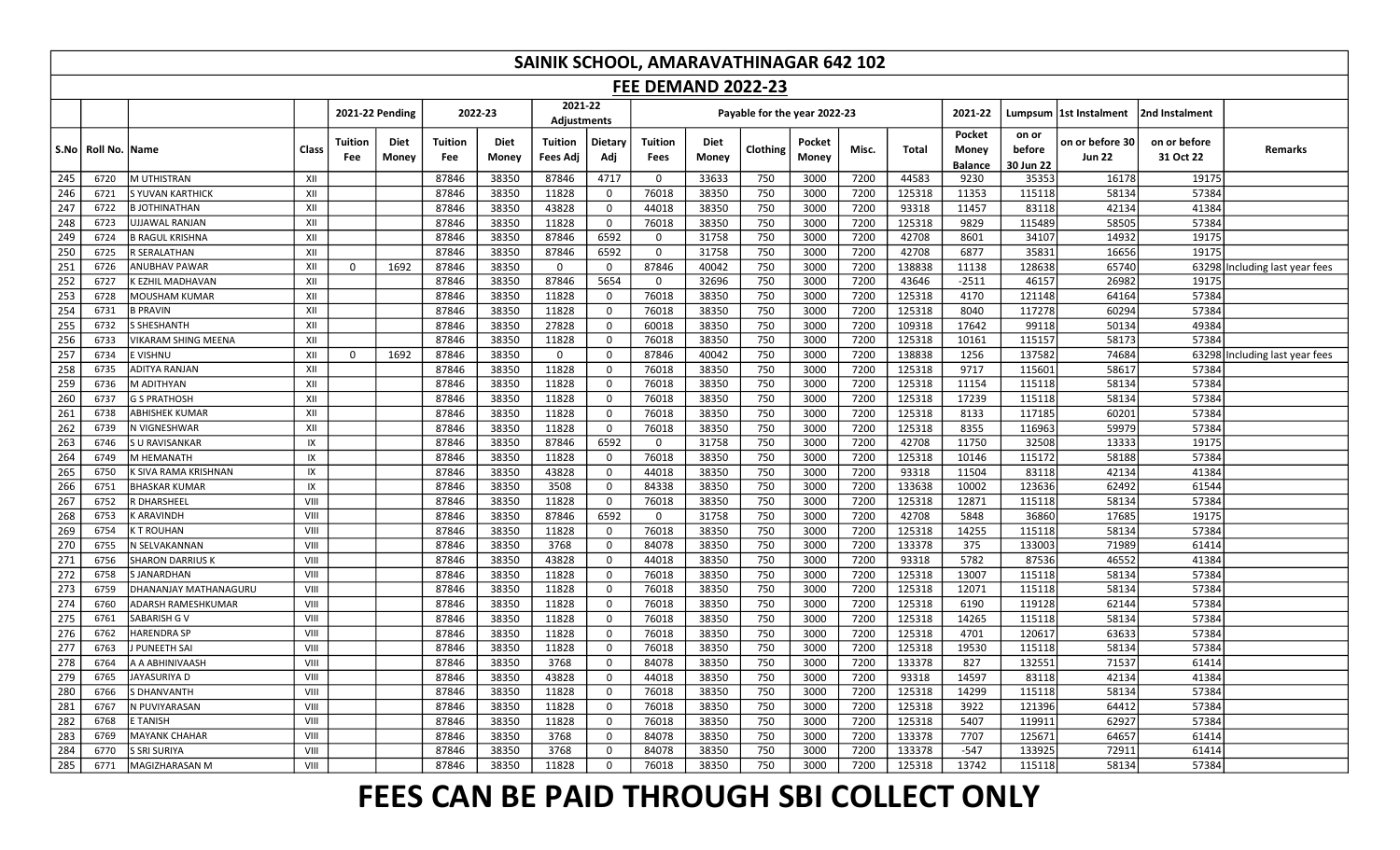|     | SAINIK SCHOOL, AMARAVATHINAGAR 642 102<br><b>FEE DEMAND 2022-23</b> |                           |       |                                        |                       |               |                               |                |                 |               |                              |                 |       |        |                                   |                              |                                  |                           |         |
|-----|---------------------------------------------------------------------|---------------------------|-------|----------------------------------------|-----------------------|---------------|-------------------------------|----------------|-----------------|---------------|------------------------------|-----------------|-------|--------|-----------------------------------|------------------------------|----------------------------------|---------------------------|---------|
|     |                                                                     |                           |       |                                        |                       |               |                               |                |                 |               |                              |                 |       |        |                                   |                              |                                  |                           |         |
|     |                                                                     |                           |       | 2021-22 Pending                        |                       | 2022-23       | 2021-22<br><b>Adjustments</b> |                |                 |               | Payable for the year 2022-23 |                 |       |        | 2021-22                           |                              | Lumpsum  1st Instalment          | 2nd Instalment            |         |
|     | S.No   Roll No.  Name                                               |                           | Class | <b>Diet</b><br>Tuition<br>Money<br>Fee | <b>Tuition</b><br>Fee | Diet<br>Money | Tuition<br>Fees Adj           | Dietary<br>Adj | Tuition<br>Fees | Diet<br>Money | Clothing                     | Pocket<br>Money | Misc. | Total  | Pocket<br>Money<br><b>Balance</b> | on or<br>before<br>30 Jun 22 | on or before 30<br><b>Jun 22</b> | on or before<br>31 Oct 22 | Remarks |
| 286 | 6772                                                                | <b>DHARANEESH G</b>       | VIII  |                                        | 87846                 | 38350         | 11828                         | $\mathbf 0$    | 76018           | 38350         | 750                          | 3000            | 7200  | 125318 | 13954                             | 115118                       | 58134                            | 57384                     |         |
| 287 | 6773                                                                | <b>S DEVIBALA</b>         | VIII  |                                        | 87846                 | 38350         | 84378                         | $\mathbf 0$    | 3468            | 38350         | 750                          | 3000            | 7200  | 52768  | 226                               | 52542                        | 29899                            | 22843                     |         |
| 288 | 6774                                                                | <b>HASWANTKUMAR R</b>     | VIII  |                                        | 87846                 | 38350         | 87846                         | 6592           | $\mathbf 0$     | 31758         | 750                          | 3000            | 7200  | 42708  | 13974                             | 32508                        | 13333                            | 19175                     |         |
| 289 | 6775                                                                | C SRI SARAN               | VIII  |                                        | 87846                 | 38350         | 11828                         | $\mathbf 0$    | 76018           | 38350         | 750                          | 3000            | 7200  | 125318 | 14289                             | 115118                       | 58134                            | 57384                     |         |
| 290 | 6776                                                                | SANJAY KUMAR V            | VIII  |                                        | 87846                 | 38350         | 11828                         | $\mathbf 0$    | 76018           | 38350         | 750                          | 3000            | 7200  | 125318 | 14597                             | 115118                       | 58134                            | 57384                     |         |
| 291 | 6777                                                                | R ROHITH                  | VIII  |                                        | 87846                 | 38350         | 3768                          | $\mathbf 0$    | 84078           | 38350         | 750                          | 3000            | 7200  | 133378 | 8794                              | 124584                       | 63570                            | 61414                     |         |
| 292 | 6778                                                                | <b>D DHARANI THARAN</b>   | VIII  |                                        | 87846                 | 38350         | 86378                         | $\mathbf 0$    | 1468            | 38350         | 750                          | 3000            | 7200  | 50768  | 8727                              | 42041                        | 21398                            | 20843                     |         |
| 293 | 6779                                                                | <b>D THARUN PRANAV</b>    | VIII  |                                        | 87846                 | 38350         | 87846                         | 6592           | $\mathbf 0$     | 31758         | 750                          | 3000            | 7200  | 42708  | 4694                              | 38014                        | 18839                            | 19175                     |         |
| 294 | 6780                                                                | R DARANISH                | VIII  |                                        | 87846                 | 38350         | 11828                         | $\mathbf 0$    | 76018           | 38350         | 750                          | 3000            | 7200  | 125318 | 6464                              | 118854                       | 61870                            | 57384                     |         |
| 295 | 6781                                                                | <b>EGAN E</b>             | VIII  |                                        | 87846                 | 38350         | 11828                         | $\mathbf 0$    | 76018           | 38350         | 750                          | 3000            | 7200  | 125318 | 14110                             | 115118                       | 58134                            | 57384                     |         |
| 296 | 6782                                                                | <b>JAIROHITH S R</b>      | VIII  |                                        | 87846                 | 38350         | 87846                         | 5654           | $\mathbf{0}$    | 32696         | 750                          | 3000            | 7200  | 43646  | 5797                              | 37849                        | 18674                            | 19175                     |         |
| 297 | 6783                                                                | <b>S DHINAKAR</b>         | VIII  |                                        | 87846                 | 38350         | 87846                         | 5654           | $\mathbf 0$     | 32696         | 750                          | 3000            | 7200  | 43646  | 5643                              | 38003                        | 18828                            | 19175                     |         |
| 298 | 6784                                                                | KRISHAANG ANBARASU        | VIII  |                                        | 87846                 | 38350         | 3768                          | $\mathbf 0$    | 84078           | 38350         | 750                          | 3000            | 7200  | 133378 | 728                               | 132650                       | 71636                            | 61414                     |         |
| 299 | 6785                                                                | <b>SUGEEDHAN R G</b>      | VIII  |                                        | 87846                 | 38350         | 3768                          | $\mathbf 0$    | 84078           | 38350         | 750                          | 3000            | 7200  | 133378 | $-1290$                           | 134668                       | 73654                            | 61414                     |         |
| 300 | 6786                                                                | AJAY YADAV                | VIII  |                                        | 87846                 | 38350         | 11828                         | $\mathbf 0$    | 76018           | 38350         | 750                          | 3000            | 7200  | 125318 | 6150                              | 119168                       | 62184                            | 57384                     |         |
| 301 | 6787                                                                | <b>SATYAJEET THAKUR</b>   | VIII  |                                        | 87846                 | 38350         | 11828                         | $\mathbf 0$    | 76018           | 38350         | 750                          | 3000            | 7200  | 125318 | 5680                              | 119638                       | 62654                            | 57384                     |         |
| 302 | 6788                                                                | S R SOLESH RAM            | VIII  |                                        | 87846                 | 38350         | 43828                         | $\mathsf{o}$   | 44018           | 38350         | 750                          | 3000            | 7200  | 93318  | 6096                              | 87222                        | 46238                            | 41384                     |         |
| 303 | 6789                                                                | <b>G V KARTHIHESH</b>     | VIII  |                                        | 87846                 | 38350         | 87846                         | 6592           | $\mathbf 0$     | 31758         | 750                          | 3000            | 7200  | 42708  | 6206                              | 36502                        | 17327                            | 19175                     |         |
| 304 | 6790                                                                | K DHARSHAN                | VIII  |                                        | 87846                 | 38350         | 11828                         | $\mathbf 0$    | 76018           | 38350         | 750                          | 3000            | 7200  | 125318 | 5719                              | 119599                       | 62615                            | 57384                     |         |
| 305 | 6791                                                                | SARVEESWARAN A            | VIII  |                                        | 87846                 | 38350         | 11828                         | $\mathbf 0$    | 76018           | 38350         | 750                          | 3000            | 7200  | 125318 | 6393                              | 118925                       | 61941                            | 57384                     |         |
| 306 | 6792                                                                | NAVANITHAKRISHNAN S       | VIII  |                                        | 87846                 | 38350         | 27828                         | $\mathsf{o}$   | 60018           | 38350         | 750                          | 3000            | 7200  | 109318 | 14082                             | 99118                        | 50134                            | 49384                     |         |
| 307 | 6793                                                                | <b>RITHESH S</b>          | VIII  |                                        | 87846                 | 38350         | 11828                         | $\overline{0}$ | 76018           | 38350         | 750                          | 3000            | 7200  | 125318 | 6268                              | 119050                       | 62066                            | 57384                     |         |
| 308 | 6794                                                                | HARI VENKAT A B           | VIII  |                                        | 87846                 | 38350         | 87846                         | 6592           | $\mathbf 0$     | 31758         | 750                          | 3000            | 7200  | 42708  | 5825                              | 36883                        | 17708                            | 19175                     |         |
| 309 | 6795                                                                | <b>ARUL KUMARAN K</b>     | VIII  |                                        | 87846                 | 38350         | 11828                         | $\mathbf 0$    | 76018           | 38350         | 750                          | 3000            | 7200  | 125318 | 13983                             | 115118                       | 58134                            | 57384                     |         |
| 310 | 6796                                                                | <b>BHUPESH CHAUDHARY</b>  | VIII  |                                        | 87846                 | 38350         | 3768                          | $\mathbf 0$    | 84078           | 38350         | 750                          | 3000            | 7200  | 133378 | 520                               | 132858                       | 71844                            | 61414                     |         |
| 311 | 6797                                                                | NAGHUL PRANAV R K         | VIII  |                                        | 87846                 | 38350         | 11828                         | $\mathbf 0$    | 76018           | 38350         | 750                          | 3000            | 7200  | 125318 | 14296                             | 115118                       | 58134                            | 57384                     |         |
| 312 | 6798                                                                | SARAN GOWRISH M           | VIII  |                                        | 87846                 | 38350         | 11828                         | $\mathbf 0$    | 76018           | 38350         | 750                          | 3000            | 7200  | 125318 | 5767                              | 119551                       | 62567                            | 57384                     |         |
| 313 | 6799                                                                | RAHUL KUMAR SHARMA        | VIII  |                                        | 87846                 | 38350         | 11828                         | $\mathbf 0$    | 76018           | 38350         | 750                          | 3000            | 7200  | 125318 | 5706                              | 119612                       | 62628                            | 57384                     |         |
| 314 | 6800                                                                | <b>UTSAV RAJ</b>          | VIII  |                                        | 87846                 | 38350         | 11828                         | $\mathbf 0$    | 76018           | 38350         | 750                          | 3000            | 7200  | 125318 | 6100                              | 119218                       | 62234                            | 57384                     |         |
| 315 | 6801                                                                | M S SARAN                 | VIII  |                                        | 87846                 | 38350         | 87846                         | 6592           | $\mathbf 0$     | 31758         | 750                          | 3000            | 7200  | 42708  | 13908                             | 32508                        | 13333                            | 19175                     |         |
| 316 | 6802                                                                | <b>S THARUN KUMAR</b>     | VIII  |                                        | 87846                 | 38350         | 11828                         | $\mathbf 0$    | 76018           | 38350         | 750                          | 3000            | 7200  | 125318 | 6320                              | 118998                       | 62014                            | 57384                     |         |
| 317 | 6803                                                                | <b>VIVEK KUMAR GUPTA</b>  | VIII  |                                        | 87846                 | 38350         | 11828                         | $\mathbf 0$    | 76018           | 38350         | 750                          | 3000            | 7200  | 125318 | 14266                             | 115118                       | 58134                            | 57384                     |         |
| 318 | 6804                                                                | LAKSHANTH PAULCHAMY       | VIII  |                                        | 87846                 | 38350         | 3768                          | $\mathbf 0$    | 84078           | 38350         | 750                          | 3000            | 7200  | 133378 | 299                               | 133079                       | 72065                            | 61414                     |         |
| 319 | 6805                                                                | <b>MANENDRA CHAUDHARY</b> | VIII  |                                        | 87846                 | 38350         | 11828                         | $\mathbf 0$    | 76018           | 38350         | 750                          | 3000            | 7200  | 125318 | 4720                              | 120598                       | 63614                            | 57384                     |         |
| 320 | 6806                                                                | SIVABALAN M               | VIII  |                                        | 87846                 | 38350         | 87846                         | 4592           | $\mathbf 0$     | 33758         | 750                          | 3000            | 7200  | 44708  | 14186                             | 34508                        | 15333                            | 19175                     |         |
| 321 | 6807                                                                | <b>R PRANAV</b>           | VIII  |                                        | 87846                 | 38350         | 11828                         | $\mathsf{o}$   | 76018           | 38350         | 750                          | 3000            | 7200  | 125318 | 5980                              | 119338                       | 62354                            | 57384                     |         |
| 322 | 6808                                                                | A PREM SHRI KUMAR         | VIII  |                                        | 87846                 | 38350         | 3768                          | $\mathbf 0$    | 84078           | 38350         | 750                          | 3000            | 7200  | 133378 | 1058                              | 132320                       | 71306                            | 61414                     |         |
| 323 | 6809                                                                | <b>ARJITH T</b>           | VIII  |                                        | 87846                 | 38350         | 51758                         | $\mathbf 0$    | 36088           | 38350         | 750                          | 3000            | 7200  | 85388  | 6274                              | 79114                        | 23851                            | 55463                     |         |
| 324 | 6810                                                                | A HARIHARAN               | VIII  |                                        | 87846                 | 38350         | 84377                         | $\mathsf{O}$   | 3469            | 38350         | 750                          | 3000            | 7200  | 52769  | 654                               | 52115                        | 29471                            | 22844                     |         |
| 325 | 6811                                                                | V S NITYA KISORE          | VIII  |                                        | 87846                 | 38350         | 87846                         | 6592           | $\mathbf 0$     | 31758         | 750                          | 3000            | 7200  | 42708  | 6356                              | 36352                        | 17177                            | 19175                     |         |
| 326 | 6812                                                                | NIDHARSHAN MS             | VIII  |                                        | 87846                 | 38350         | 87846                         | 4717           | $\Omega$        | 33633         | 750                          | 3000            | 7200  | 44583  | 14597                             | 34383                        | 15208                            | 19175                     |         |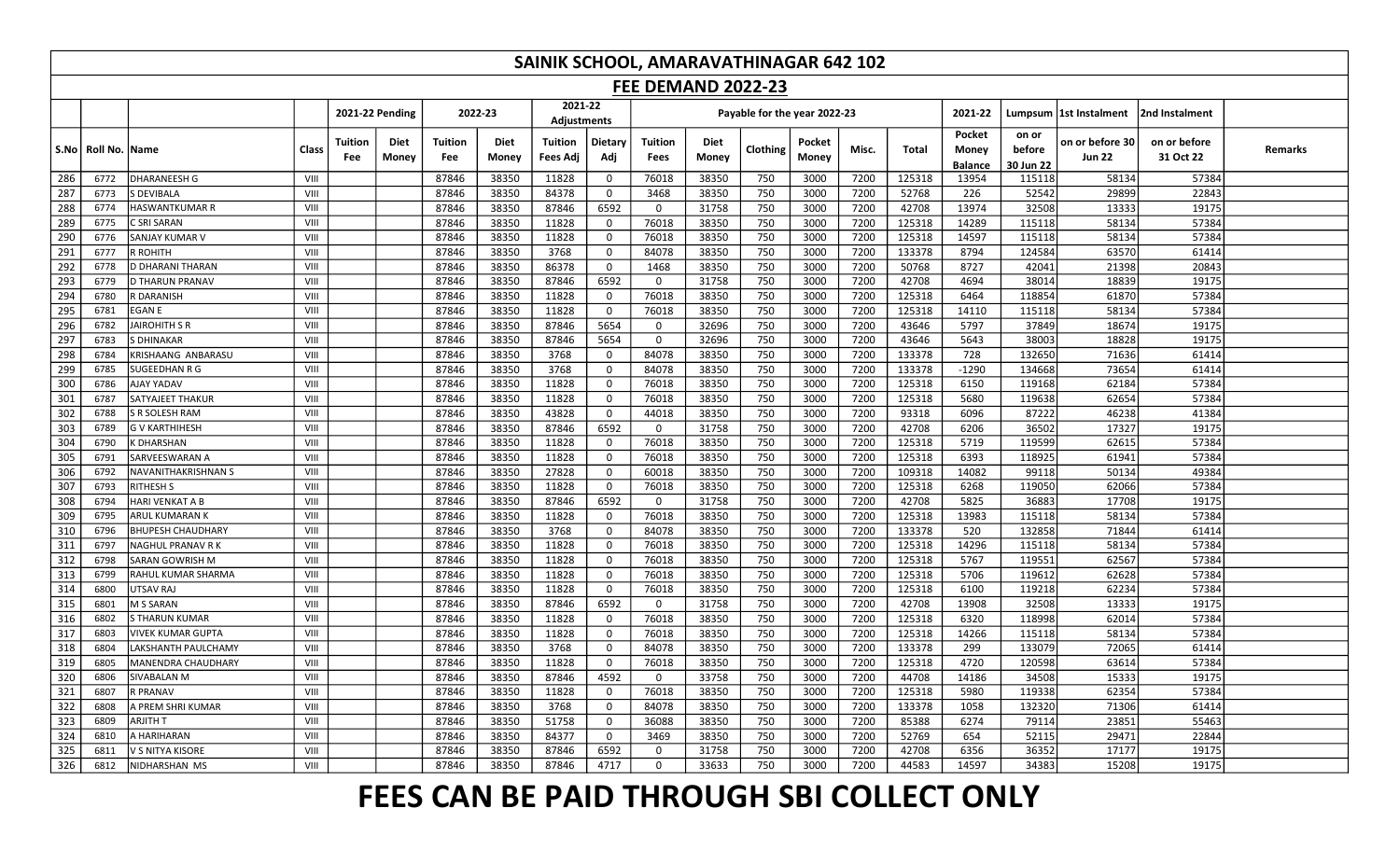|     | SAINIK SCHOOL, AMARAVATHINAGAR 642 102<br><b>FEE DEMAND 2022-23</b> |                               |       |                |                 |                |                      |                        |                |                 |               |                              |                 |       |        |                                   |                              |                                  |                           |                                |
|-----|---------------------------------------------------------------------|-------------------------------|-------|----------------|-----------------|----------------|----------------------|------------------------|----------------|-----------------|---------------|------------------------------|-----------------|-------|--------|-----------------------------------|------------------------------|----------------------------------|---------------------------|--------------------------------|
|     |                                                                     |                               |       |                |                 |                |                      |                        |                |                 |               |                              |                 |       |        |                                   |                              |                                  |                           |                                |
|     |                                                                     |                               |       |                | 2021-22 Pending | 2022-23        |                      | 2021-22<br>Adjustments |                |                 |               | Payable for the year 2022-23 |                 |       |        | 2021-22                           |                              | Lumpsum  1st Instalment          | 2nd Instalment            |                                |
|     | S.No   Roll No.                                                     | <b>Name</b>                   | Class | Tuition<br>Fee | Diet<br>Money   | Tuition<br>Fee | <b>Diet</b><br>Money | Tuition<br>Fees Adj    | Dietary<br>Adj | Tuition<br>Fees | Diet<br>Money | Clothing                     | Pocket<br>Money | Misc. | Total  | Pocket<br>Money<br><b>Balance</b> | on or<br>before<br>30 Jun 22 | on or before 30<br><b>Jun 22</b> | on or before<br>31 Oct 22 | Remarks                        |
| 327 | 6813                                                                | NITISHKUMAR K                 | VIII  |                |                 | 87846          | 38350                | 11828                  | $\mathbf 0$    | 76018           | 38350         | 750                          | 3000            | 7200  | 125318 | 14116                             | 115118                       | 58134                            | 57384                     |                                |
| 328 | 6814                                                                | <b>KISHORE P</b>              | VIII  |                |                 | 87846          | 38350                | 43828                  | $\mathbf 0$    | 44018           | 38350         | 750                          | 3000            | 7200  | 93318  | 6249                              | 87069                        | 46085                            | 41384                     |                                |
| 329 | 6815                                                                | RISHAV RAJ                    | VIII  |                |                 | 87846          | 38350                | 43828                  | $\mathbf 0$    | 44018           | 38350         | 750                          | 3000            | 7200  | 93318  | 6176                              | 87142                        | 46158                            | 41384                     |                                |
| 330 | 6816                                                                | YUVANSURYA R S                | VIII  |                |                 | 87846          | 38350                | 87846                  | 5654           | $\mathbf 0$     | 32696         | 750                          | 3000            | 7200  | 43646  | 5167                              | 38479                        | 19304                            | 19175                     |                                |
| 331 | 6817                                                                | N J VIBINESH                  | VIII  |                |                 | 87846          | 38350                | 11828                  | $\mathbf 0$    | 76018           | 38350         | 750                          | 3000            | 7200  | 125318 | 14232                             | 115118                       | 58134                            | 57384                     |                                |
| 332 | 6818                                                                | <b>DHARUN SANJAI M</b>        | VIII  |                |                 | 87846          | 38350                | 87846                  | 4592           | $\mathbf 0$     | 33758         | 750                          | 3000            | 7200  | 44708  | 6266                              | 38442                        | 19267                            | 19175                     |                                |
| 333 | 6819                                                                | <b>GURU KAMOD K</b>           | VIII  |                |                 | 87846          | 38350                | 43828                  | $\mathbf 0$    | 44018           | 38350         | 750                          | 3000            | 7200  | 93318  | 14209                             | 83118                        | 42134                            | 41384                     |                                |
| 334 | 6820                                                                | <b>ROHIT K</b>                | VIII  |                |                 | 87846          | 38350                | 43828                  | $\mathsf{o}$   | 44018           | 38350         | 750                          | 3000            | 7200  | 93318  | 14324                             | 83118                        | 42134                            | 41384                     |                                |
| 335 | 6821                                                                | <b>AMAN KUMAR</b>             | VIII  |                |                 | 87846          | 38350                | 3768                   | $\mathbf{0}$   | 84078           | 38350         | 750                          | 3000            | 7200  | 133378 | 769                               | 132609                       | 71595                            | 61414                     |                                |
| 336 | 6823                                                                | SARJUN A                      | VIII  |                |                 | 87846          | 38350                | 87846                  | 6592           | $\mathbf 0$     | 31758         | 750                          | 3000            | 7200  | 42708  | 6614                              | 36094                        | 16919                            | 19175                     |                                |
| 337 | 6824                                                                | SIVAKUMAR P                   | VIII  |                |                 | 87846          | 38350                | 87846                  | 4592           | 0               | 33758         | 750                          | 3000            | 7200  | 44708  | 11167                             | 34508                        | 15333                            | 19175                     |                                |
| 338 | 6826                                                                | SUJITH K                      | VIII  |                |                 | 87846          | 38350                | 84378                  | $\mathbf 0$    | 3468            | 38350         | 750                          | 3000            | 7200  | 52768  | 444                               | 52324                        | 29681                            | 22843                     |                                |
| 339 | 6827                                                                | V VISHNU VARTHAN              | VIII  | 55673          | 8060            | 87846          | 38350                | $\mathbf 0$            | $\mathbf 0$    | 143519          | 46410         | 750                          | 3000            | 7200  | 200879 | 740                               | 200139                       | 137241                           |                           | 63298 Including last year fees |
| 340 | 6828                                                                | V KISHORE KUMAR               | VIII  |                |                 | 87846          | 38350                | 11828                  | $\mathbf 0$    | 76018           | 38350         | 750                          | 3000            | 7200  | 125318 | 14023                             | 115118                       | 58134                            | 57384                     |                                |
| 341 | 6830                                                                | <b>ASHUTOSH SINGH</b>         | VIII  |                |                 | 87846          | 38350                | 3768                   | $\mathbf 0$    | 84078           | 38350         | 750                          | 3000            | 7200  | 133378 | 710                               | 132668                       | 71654                            | 61414                     |                                |
| 342 | 6831                                                                | YUVRAJ SINGH                  | VIII  |                |                 | 87846          | 38350                | 3768                   | $\mathbf 0$    | 84078           | 38350         | 750                          | 3000            | 7200  | 133378 | $-1202$                           | 134580                       | 73566                            | 61414                     |                                |
| 343 | 6832                                                                | M D KASHIF KHAN               | VIII  |                |                 | 87846          | 38350                | 11828                  | $\mathbf 0$    | 76018           | 38350         | 750                          | 3000            | 7200  | 125318 | 13705                             | 115118                       | 58134                            | 57384                     |                                |
| 344 | 6833                                                                | ABHAI SINGH                   | VIII  |                |                 | 87846          | 38350                | 19768                  | $\mathbf 0$    | 68078           | 38350         | 750                          | 3000            | 7200  | 117378 | 736                               | 116642                       | 63628                            | 53414                     |                                |
| 345 | 6834                                                                | <b>GANESH PATEL</b>           | VIII  |                |                 | 87846          | 38350                | 3768                   | $\mathsf 0$    | 84078           | 38350         | 750                          | 3000            | 7200  | 133378 | 12698                             | 123178                       | 62164                            | 61414                     |                                |
| 346 | 6835                                                                | <b>DHARINEESH S G</b>         | VIII  |                |                 | 87846          | 38350                | 87846                  | 4592           | $\mathbf 0$     | 33758         | 750                          | 3000            | 7200  | 44708  | 5969                              | 38739                        | 19564                            | 19175                     |                                |
| 347 | 6841                                                                | <b>NANMUGAN K</b>             | VIII  |                |                 | 87846          | 38350                | 3768                   | $\mathbf 0$    | 84078           | 38350         | 750                          | 3000            | 7200  | 133378 | 7608                              | 125770                       | 64756                            | 61414                     |                                |
| 348 | 6842                                                                | SANGEETHA YUVA RAJAN S        | VIII  |                |                 | 87846          | 38350                | 72473                  | $\mathbf{0}$   | 15373           | 38350         | 750                          | 3000            | 7200  | 64673  | 5916                              | 58757                        | 24209                            | 34748                     |                                |
| 349 | 6843                                                                | PARAG RAJENDRA ROKADE         | VIII  |                |                 | 87846          | 38350                | 11828                  | $\mathbf 0$    | 76018           | 38350         | 750                          | 3000            | 7200  | 125318 | 14263                             | 115118                       | 58134                            | 57384                     |                                |
| 350 | 6844                                                                | <b>HARSHAN S</b>              | VIII  |                |                 | 87846          | 38350                | 72473                  | $\mathbf 0$    | 15373           | 38350         | 750                          | 3000            | 7200  | 64673  | 13818                             | 54473                        | 19925                            | 34748                     |                                |
| 351 | 6845                                                                | PRETHISH A                    | VIII  |                |                 | 87846          | 38350                | 11828                  | $\mathsf{o}$   | 76018           | 38350         | 750                          | 3000            | 7200  | 125318 | 6584                              | 118734                       | 61750                            | 57384                     |                                |
| 352 | 6846                                                                | VISHRUDH R S                  | VIII  |                |                 | 87846          | 38350                | 3768                   | $\mathbf 0$    | 84078           | 38350         | 750                          | 3000            | 7200  | 133378 | 8422                              | 124956                       | 63942                            | 61414                     |                                |
| 353 | 6848                                                                | R KAMALESH                    | VIII  |                |                 | 87846          | 38350                | 3768                   | $\mathbf 0$    | 84078           | 38350         | 750                          | 3000            | 7200  | 133378 | 9104                              | 124274                       | 63260                            | 61414                     |                                |
| 354 | 6849                                                                | <b>B DHANUSH</b>              | VIII  |                |                 | 87846          | 38350                | 43828                  | $\mathbf{0}$   | 44018           | 38350         | 750                          | 3000            | 7200  | 93318  | 6310                              | 87008                        | 46024                            | 41384                     |                                |
| 355 | 6850                                                                | <b>NAGUL PRANAV GOPAL</b>     | VIII  |                |                 | 87846          | 38350                | 87846                  | 4592           | $\mathbf 0$     | 33758         | 750                          | 3000            | 7200  | 44708  | 6314                              | 38394                        | 19219                            | 19175                     |                                |
| 356 | 6851                                                                | PRANAV AG                     | VIII  |                |                 | 87846          | 38350                | 11828                  | $\mathbf 0$    | 76018           | 38350         | 750                          | 3000            | 7200  | 125318 | 6027                              | 119291                       | 62307                            | 57384                     |                                |
| 357 | 6852                                                                | LOKAPRADIP RA                 | VIII  |                |                 | 87846          | 38350                | 11828                  | $\mathbf 0$    | 76018           | 38350         | 750                          | 3000            | 7200  | 125318 | 5921                              | 119397                       | 62413                            | 5738                      |                                |
| 358 | 6860                                                                | <b>ADITHYA SREEDAS PILLAI</b> | IX    |                |                 | 87846          | 38350                | 11828                  | $\mathbf{0}$   | 76018           | 38350         | 750                          | 3000            | 7200  | 125318 | 3874                              | 121444                       | 64460                            | 57384                     |                                |
| 359 | 6863                                                                | <b>TARUN RAGHAVAN</b>         | VII   |                |                 | 87846          | 38350                | 87846                  | 5342           | $\mathbf 0$     | 33008         | 750                          | 3000            | 7200  | 43958  | 2629                              | 41329                        | 22154                            | 19175                     |                                |
| 360 | 6864                                                                | V SHREE RAM                   | VII   |                |                 | 87846          | 38350                | 4288                   | $\mathbf 0$    | 83558           | 38350         | 750                          | 3000            | 7200  | 132858 | $-2308$                           | 135166                       | 74412                            | 61154                     |                                |
| 361 | 6865                                                                | K A KRISHNA PRASATH           | VII   |                |                 | 87846          | 38350                | 73223                  | $\mathbf{0}$   | 14623           | 38350         | 750                          | 3000            | 7200  | 63923  | 2746                              | 61177                        | 27379                            | 33998                     |                                |
| 362 | 6866                                                                | P.S.MUKESH                    | VII   |                |                 | 87846          | 38350                | 87846                  | 5342           | $\mathbf 0$     | 33008         | 750                          | 3000            | 7200  | 43958  | 2642                              | 41316                        | 22141                            | 19175                     |                                |
| 363 | 6867                                                                | DHARSHANBALAJI.SP             | VII   |                |                 | 87846          | 38350                | 11828                  | $\mathbf 0$    | 76018           | 38350         | 750                          | 3000            | 7200  | 125318 | 3196                              | 122122                       | 65138                            | 57384                     |                                |
| 364 | 6868                                                                | <b>HARIHARAN S G</b>          | VII   |                |                 | 87846          | 38350                | 87846                  | 5342           | 0               | 33008         | 750                          | 3000            | 7200  | 43958  | 2707                              | 41251                        | 22076                            | 19175                     |                                |
| 365 | 6869                                                                | <b>NIRANJAN T</b>             | VII   |                |                 | 87846          | 38350                | 87846                  | 5342           | $\mathbf 0$     | 33008         | 750                          | 3000            | 7200  | 43958  | 884                               | 43074                        | 23899                            | 19175                     |                                |
| 366 | 6870                                                                | GOKULA NANDHA KUMAR P         | VII   |                |                 | 87846          | 38350                | 11828                  | $\mathbf 0$    | 76018           | 38350         | 750                          | 3000            | 7200  | 125318 | 3260                              | 122058                       | 65074                            | 57384                     |                                |
| 367 | 6871                                                                | <b>DHARSHAN R</b>             | VII   |                |                 | 87846          | 38350                | 11828                  | $\mathbf 0$    | 76018           | 38350         | 750                          | 3000            | 7200  | 125318 | 2765                              | 122553                       | 65569                            | 57384                     |                                |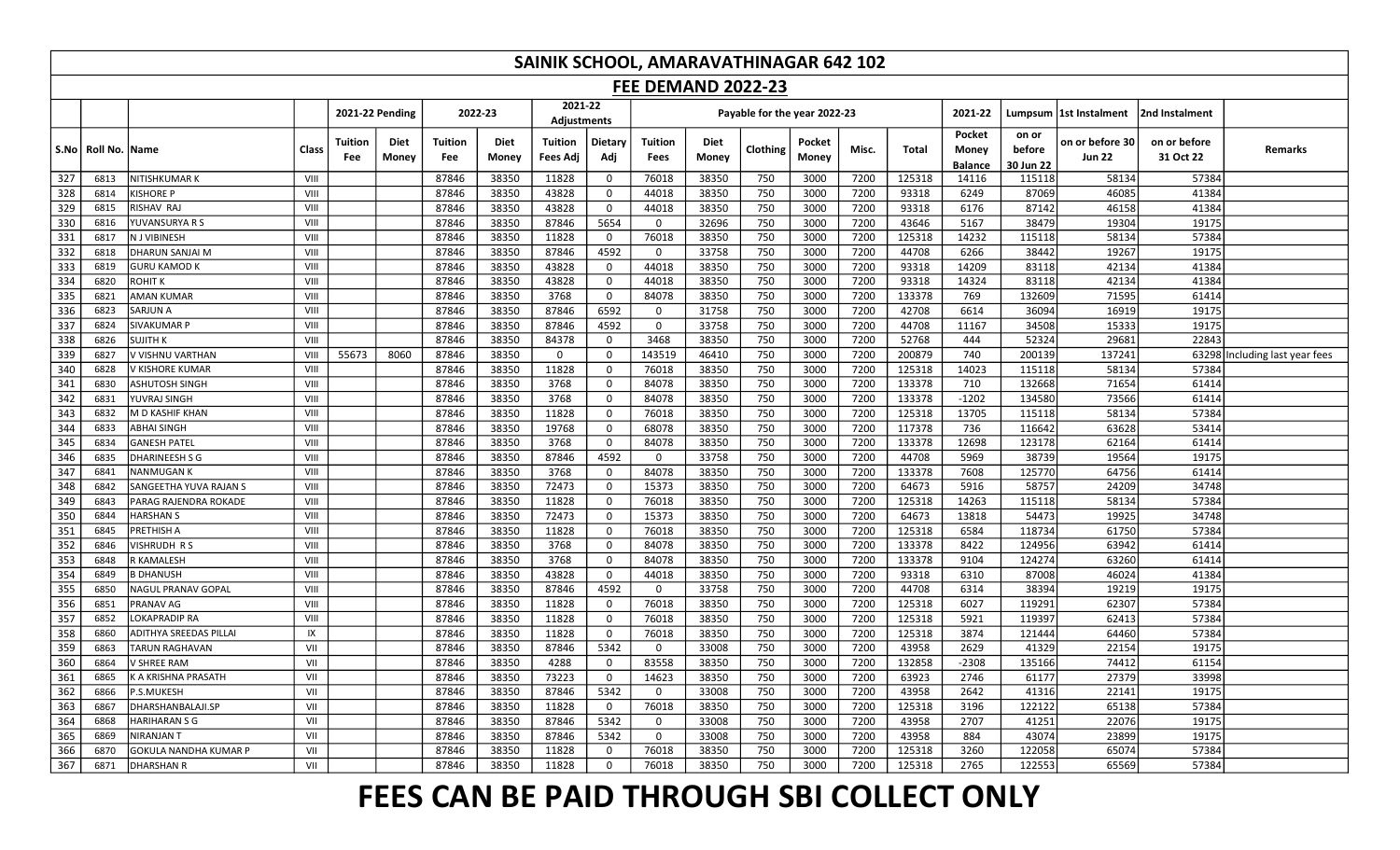|                                                                                                                            | SAINIK SCHOOL, AMARAVATHINAGAR 642 102<br><b>FEE DEMAND 2022-23</b> |                           |       |                                        |                              |                      |                               |                |                        |                      |                              |                 |       |        |                                   |                              |                                  |                           |         |
|----------------------------------------------------------------------------------------------------------------------------|---------------------------------------------------------------------|---------------------------|-------|----------------------------------------|------------------------------|----------------------|-------------------------------|----------------|------------------------|----------------------|------------------------------|-----------------|-------|--------|-----------------------------------|------------------------------|----------------------------------|---------------------------|---------|
|                                                                                                                            |                                                                     |                           |       |                                        |                              |                      |                               |                |                        |                      |                              |                 |       |        |                                   |                              |                                  |                           |         |
|                                                                                                                            |                                                                     |                           |       | 2021-22 Pending                        |                              | 2022-23              | 2021-22<br><b>Adjustments</b> |                |                        |                      | Payable for the year 2022-23 |                 |       |        | 2021-22                           |                              | Lumpsum 1st Instalment           | 2nd Instalment            |         |
| S.No                                                                                                                       | Roll No.   Name                                                     |                           | Class | Tuition<br><b>Diet</b><br>Money<br>Fee | <b>Tuition</b><br><b>Fee</b> | <b>Diet</b><br>Money | <b>Tuition</b><br>Fees Adi    | Dietary<br>Adj | Tuition<br><b>Fees</b> | <b>Diet</b><br>Money | Clothing                     | Pocket<br>Money | Misc. | Total  | Pocket<br>Money<br><b>Balance</b> | on or<br>before<br>30 Jun 22 | on or before 30<br><b>Jun 22</b> | on or before<br>31 Oct 22 | Remarks |
| 368                                                                                                                        | 6872                                                                | <b>RITHIK P</b>           | VII   |                                        | 87846                        | 38350                | 87846                         | 5342           | $\mathbf 0$            | 33008                | 750                          | 3000            | 7200  | 43958  | 2002                              | 41956                        | 22781                            | 19175                     |         |
| 369                                                                                                                        | 6873                                                                | <b>S S JEEVAN ATHITYA</b> | VII   |                                        | 87846                        | 38350                | 11828                         | $\mathbf 0$    | 76018                  | 38350                | 750                          | 3000            | 7200  | 125318 | 3139                              | 122179                       | 65195                            | 57384                     |         |
| 370                                                                                                                        | 6874                                                                | DHARSAN CU                | VII   |                                        | 87846                        | 38350                | 51758                         | $\mathbf 0$    | 36088                  | 38350                | 750                          | 3000            | 7200  | 85388  | 3010                              | 82378                        | 27115                            | 55463                     |         |
| 371                                                                                                                        | 6875                                                                | AADARSH.R                 | VII   |                                        | 87846                        | 38350                | 11828                         | $\mathbf 0$    | 76018                  | 38350                | 750                          | 3000            | 7200  | 125318 | 2983                              | 122335                       | 65351                            | 57384                     |         |
| 372                                                                                                                        | 6876                                                                | <b>KAMLESH B P</b>        | VII   |                                        | 87846                        | 38350                | 87846                         | 5342           | 0                      | 33008                | 750                          | 3000            | 7200  | 43958  | 1306                              | 42652                        | 23477                            | 19175                     |         |
| 373                                                                                                                        | 6877                                                                | <b>GOWSEK M</b>           | VII   |                                        | 87846                        | 38350                | 87846                         | 5342           | $\mathbf{0}$           | 33008                | 750                          | 3000            | 7200  | 43958  | 3330                              | 40628                        | 21453                            | 19175                     |         |
| 374                                                                                                                        | 6878                                                                | R JAI                     | VII   |                                        | 87846                        | 38350                | 87846                         | 5342           | $\mathbf 0$            | 33008                | 750                          | 3000            | 7200  | 43958  | 1651                              | 42307                        | 23132                            | 19175                     |         |
| 375                                                                                                                        | 6879                                                                | <b>ABINAV R</b>           | VII   |                                        | 87846                        | 38350                | 51758                         | $\mathbf 0$    | 36088                  | 38350                | 750                          | 3000            | 7200  | 85388  | 3143                              | 82245                        | 26982                            | 55463                     |         |
| 376<br>7200<br>43958<br>6880<br>SREE HARISH KANNA S<br>VII<br>87846<br>38350<br>87846<br>5342<br>33008<br>750<br>3000<br>0 |                                                                     |                           |       |                                        |                              |                      |                               |                |                        |                      |                              |                 |       | 3308   | 40650                             | 21475                        | 19175                            |                           |         |
| 377                                                                                                                        | 6881                                                                | <b>ASLAMKHAN FA</b>       | VII   |                                        | 87846                        | 38350                | 31793                         | $\mathbf 0$    | 56053                  | 38350                | 750                          | 3000            | 7200  | 105353 | 2715                              | 102638                       | 55637                            | 47401                     |         |
| 378                                                                                                                        | 6882                                                                | <b>S A PRANAV</b>         | VII   |                                        | 87846                        | 38350                | 87846                         | 5342           | $\mathbf 0$            | 33008                | 750                          | 3000            | 7200  | 43958  | 3193                              | 40765                        | 21590                            | 19175                     |         |
| 379                                                                                                                        | 6883                                                                | <b>KAUSHAL VKB</b>        | VII   |                                        | 87846                        | 38350                | 11828                         | $\mathbf 0$    | 76018                  | 38350                | 750                          | 3000            | 7200  | 125318 | 1858                              | 123460                       | 66476                            | 57384                     |         |
| 380                                                                                                                        | 6884                                                                | M.SIVASENTHIL             | VII   |                                        | 87846                        | 38350                | 87846                         | 5342           | $\Omega$               | 33008                | 750                          | 3000            | 7200  | 43958  | 3225                              | 40733                        | 21558                            | 19175                     |         |
| 381                                                                                                                        | 6885                                                                | S LITHISH SHIVA           | VII   |                                        | 87846                        | 38350                | 11828                         | $\mathbf 0$    | 76018                  | 38350                | 750                          | 3000            | 7200  | 125318 | 3090                              | 122228                       | 65244                            | 57384                     |         |
| 382                                                                                                                        | 6886                                                                | SHRIKANTH ARYHA G         | VII   |                                        | 87846                        | 38350                | 87846                         | 5342           | $\Omega$               | 33008                | 750                          | 3000            | 7200  | 43958  | $-1200$                           | 45158                        | 25983                            | 19175                     |         |
| 383                                                                                                                        | 6887                                                                | P.K.KEERISHNESH           | VII   |                                        | 87846                        | 38350                | 87846                         | 5342           | 0                      | 33008                | 750                          | 3000            | 7200  | 43958  | 2583                              | 41375                        | 22200                            | 19175                     |         |
| 384                                                                                                                        | 6888                                                                | P HARIKESH                | VII   |                                        | 87846                        | 38350                | 73223                         | $\mathbf 0$    | 14623                  | 38350                | 750                          | 3000            | 7200  | 63923  | 2828                              | 61095                        | 27297                            | 33998                     |         |
| 385                                                                                                                        | 6889                                                                | <b>KALAIVANAN E K</b>     | VII   |                                        | 87846                        | 38350                | 85648                         | $\mathbf 0$    | 2198                   | 38350                | 750                          | 3000            | 7200  | 51498  | $-2314$                           | 53812                        | 32439                            | 21573                     |         |
| 386                                                                                                                        | 6890                                                                | <b>NUDENDRAKS</b>         | VII   |                                        | 87846                        | 38350                | 4288                          | $\mathbf 0$    | 83558                  | 38350                | 750                          | 3000            | 7200  | 132858 | $-2854$                           | 135712                       | 74958                            | 61154                     |         |
| 387                                                                                                                        | 6891                                                                | <b>HARISANKAR</b>         | VII   |                                        | 87846                        | 38350                | 87846                         | 5342           | 0                      | 33008                | 750                          | 3000            | 7200  | 43958  | 3082                              | 40876                        | 21701                            | 19175                     |         |
| 388                                                                                                                        | 6892                                                                | <b>DHARSAN S</b>          | VII   |                                        | 87846                        | 38350                | 87846                         | 5342           | $\mathbf 0$            | 33008                | 750                          | 3000            | 7200  | 43958  | 2765                              | 41193                        | 22018                            | 19175                     |         |
| 389                                                                                                                        | 6893                                                                | S SRI UDHAYANIDHI         | VII   |                                        | 87846                        | 38350                | 87846                         | 5342           | $\mathbf 0$            | 33008                | 750                          | 3000            | 7200  | 43958  | 3186                              | 40772                        | 21597                            | 19175                     |         |
| 390                                                                                                                        | 6894                                                                | NITESH D                  | VII   |                                        | 87846                        | 38350                | 87846                         | 5342           | $\mathbf 0$            | 33008                | 750                          | 3000            | 7200  | 43958  | 3317                              | 40641                        | 21466                            | 19175                     |         |
| 391                                                                                                                        | 6895                                                                | KAVIYASELVAN S            | VII   |                                        | 87846                        | 38350                | 11828                         | $\mathbf 0$    | 76018                  | 38350                | 750                          | 3000            | 7200  | 125318 | 2735                              | 122583                       | 65599                            | 57384                     |         |
| 392                                                                                                                        | 6896                                                                | M ARJUN                   | VII   |                                        | 87846                        | 38350                | 11828                         | $\mathbf 0$    | 76018                  | 38350                | 750                          | 3000            | 7200  | 125318 | 3529                              | 121789                       | 64805                            | 57384                     |         |
| 393                                                                                                                        | 6897                                                                | RS DHEERAJ KANNA          | VII   |                                        | 87846                        | 38350                | 11828                         | $\mathbf 0$    | 76018                  | 38350                | 750                          | 3000            | 7200  | 125318 | 2713                              | 122605                       | 65621                            | 57384                     |         |
| 394                                                                                                                        | 6898                                                                | <b>PAVINESH M</b>         | VII   |                                        | 87846                        | 38350                | 43828                         | $\mathbf 0$    | 44018                  | 38350                | 750                          | 3000            | 7200  | 93318  | 3450                              | 89868                        | 48884                            | 41384                     |         |
| 395                                                                                                                        | 6899                                                                | <b>VIVIAN BARUCH S</b>    | VII   |                                        | 87846                        | 38350                | 11828                         | $\mathbf 0$    | 76018                  | 38350                | 750                          | 3000            | 7200  | 125318 | 2817                              | 122501                       | 65517                            | 57384                     |         |
| 396                                                                                                                        | 6900                                                                | <b>ML KARTHIK</b>         | VII   |                                        | 87846                        | 38350                | 27828                         | $\mathbf 0$    | 60018                  | 38350                | 750                          | 3000            | 7200  | 109318 | 2560                              | 106758                       | 57774                            | 4938                      |         |
| 397                                                                                                                        | 6901                                                                | SIBHIKJ                   | VII   |                                        | 87846                        | 38350                | 11828                         | $\mathbf 0$    | 76018                  | 38350                | 750                          | 3000            | 7200  | 125318 | 2733                              | 122585                       | 65601                            | 57384                     |         |
| 398                                                                                                                        | 6902                                                                | ALLEN JONARTHRAJ A        | VII   |                                        | 87846                        | 38350                | 11828                         | $\mathbf 0$    | 76018                  | 38350                | 750                          | 3000            | 7200  | 125318 | 3354                              | 121964                       | 64980                            | 57384                     |         |
| 399                                                                                                                        | 6903                                                                | SHIYAMSUNDHAR R S         | VII   |                                        | 87846                        | 38350                | 73223                         | $\mathbf 0$    | 14623                  | 38350                | 750                          | 3000            | 7200  | 63923  | 3529                              | 60394                        | 26596                            | 33998                     |         |
| 400                                                                                                                        | 6904                                                                | <b>HARISH G</b>           | VII   |                                        | 87846                        | 38350                | 11828                         | $\mathbf 0$    | 76018                  | 38350                | 750                          | 3000            | 7200  | 125318 | 1670                              | 123648                       | 66664                            | 57384                     |         |
| 401                                                                                                                        | 6905                                                                | MOUNESH.J                 | VII   |                                        | 87846                        | 38350                | 87846                         | 5342           | $\Omega$               | 33008                | 750                          | 3000            | 7200  | 43958  | 786                               | 43172                        | 23997                            | 19175                     |         |
| 402                                                                                                                        | 6906                                                                | <b>SUNNY RAJ</b>          | VII   |                                        | 87846                        | 38350                | 11828                         | $\mathbf 0$    | 76018                  | 38350                | 750                          | 3000            | 7200  | 125318 | 3159                              | 122159                       | 65175                            | 57384                     |         |
| 403                                                                                                                        | 6907                                                                | R A YATIN SAATVIK         | VII   |                                        | 87846                        | 38350                | 11828                         | $\mathsf{o}$   | 76018                  | 38350                | 750                          | 3000            | 7200  | 125318 | 3212                              | 122106                       | 65122                            | 57384                     |         |
| 404                                                                                                                        | 6908                                                                | PRINCE KUMAR              | VII   |                                        | 87846                        | 38350                | 11828                         | $\mathbf 0$    | 76018                  | 38350                | 750                          | 3000            | 7200  | 125318 | 3060                              | 122258                       | 65274                            | 57384                     |         |
| 405                                                                                                                        | 6909                                                                | PURUSHOTAM KUMAR          | VII   |                                        | 87846                        | 38350                | 11828                         | $\mathbf 0$    | 76018                  | 38350                | 750                          | 3000            | 7200  | 125318 | 3068                              | 122250                       | 65266                            | 57384                     |         |
| 406                                                                                                                        | 6910                                                                | <b>INDRAJEET KUMAR</b>    | VII   |                                        | 87846                        | 38350                | 4288                          | $\mathbf 0$    | 83558                  | 38350                | 750                          | 3000            | 7200  | 132858 | $-2367$                           | 135225                       | 74471                            | 61154                     |         |
| 407                                                                                                                        | 6911                                                                | SURYA PRAKASH GAUTAM      | VII   |                                        | 87846                        | 38350                | 11828                         | $\mathsf{o}$   | 76018                  | 38350                | 750                          | 3000            | 7200  | 125318 | 2591                              | 122727                       | 65743                            | 57384                     |         |
| 408                                                                                                                        | 6912                                                                | PRANJAL                   | VII   |                                        | 87846                        | 38350                | 11828                         | $\Omega$       | 76018                  | 38350                | 750                          | 3000            | 7200  | 125318 | 1060                              | 124258                       | 67274                            | 57384                     |         |